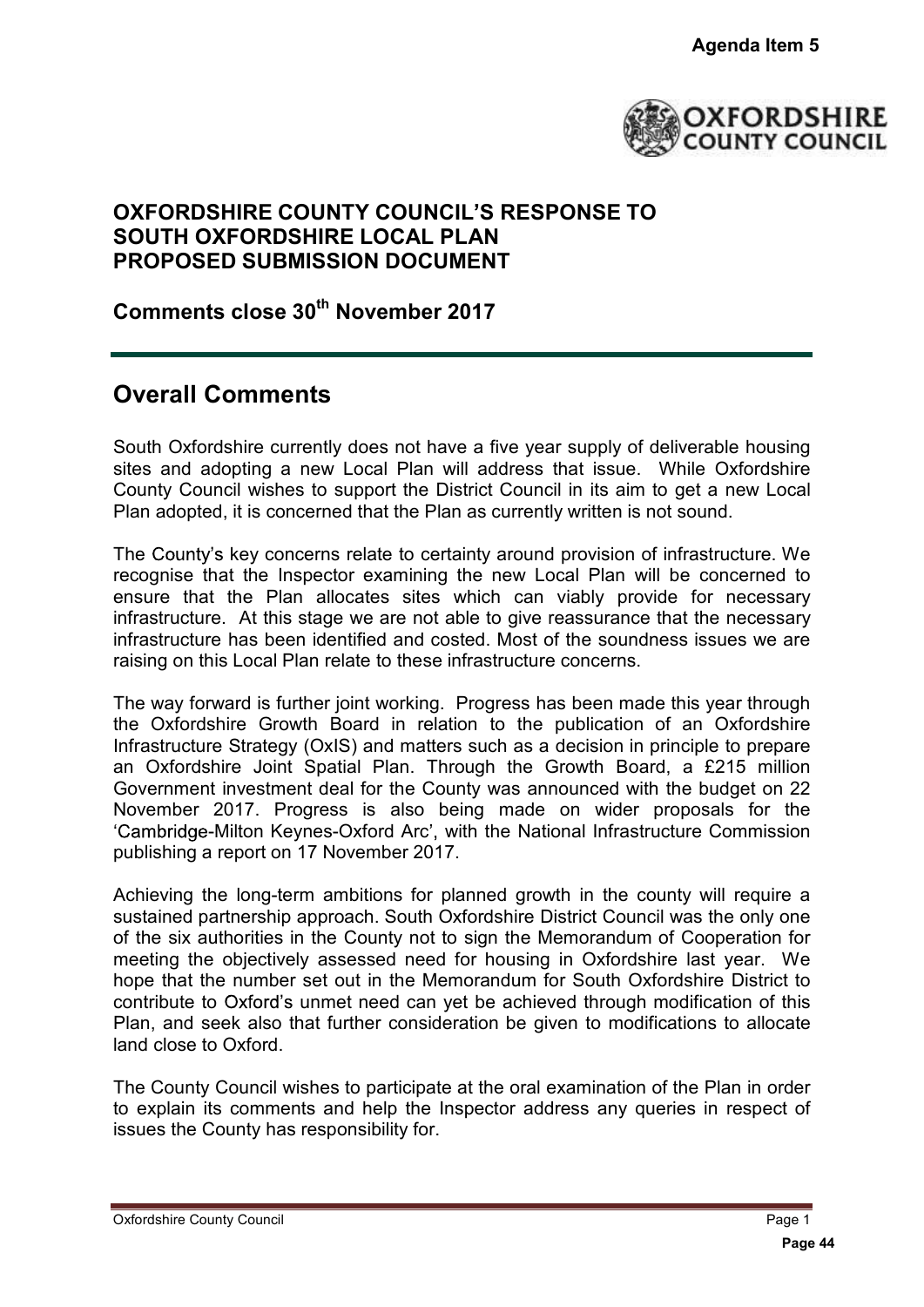# **Local Plan Topics**

### **INFRASTRUCTURE DELIVERY**

- 1. The County Council is concerned about whether necessary infrastructure will be able to be funded and delivered. The County Council has responsibilities, for example for transport and education, yet is dependent on funding for example from central government grants and through S106 agreements in respect of development.
- 2. It is not clear that South Oxfordshire's CIL Charging Schedule will be amended to ensure that S106 contributions can be obtained. As set out in the County's response to the Second Preferred Options, the County Council is concerned that there could be less funding coming forward for specific infrastructure needs from large developments if these are subject to the Community Infrastructure Levy (CIL). The County Council has recently (11 October 2017) supported an amendment to the Regulation 123 list allowing for some schools to be funded through S106 for large developments, but it remains the case that S106 contributions to infrastructure will be restricted unless there are further changes to the Regulation 123 list, and possibly also the CIL Charging Schedule, recognising the new Local Plan sites. Agenda Item 5<br>tructure will be<br>onsibilities, for<br>ong for example<br>in respect of<br>the County's<br>concerned that<br>are needs from<br>structure Levy<br>supported an<br>ite meds from<br>structure provided<br>as that S106<br>of the county supported is
- 3. Where CIL funds are obtained by the District, the County needs to be confident that a fair proportion of those funds will be available for infrastructure provided through the County Council e.g. highway improvements and schools. There is as yet no agreement on how funds will be apportioned, which means that the County Council is not able to plan for spending.
- 4. The limitation of CIL and S106 to fully fund necessary infrastructure means that the County Council frequently faces funding shortfalls on costly strategic transport and education infrastructure required to deal with the impacts of growth and needs additional funding sources to ensure its timely delivery. The Oxfordshire Infrastructure Strategy (OxIS) identifies that delivering the necessary infrastructure to support jobs and housing growth in the county to 2040 is estimated to cost £8.35 billion, of which there is currently a £7.14 billion shortfall. We need mechanisms to ensure that funding comes forward when needed.
- 5. Although the processes for obtaining government funding, amending CIL documents and spending CIL funds are outside of the Local Plan process, an understanding of the funding which is likely to be available for infrastructure is fundamental to examining whether District Plan allocations can be delivered. If there is little or no prospect of adequate funding being obtained for infrastructure necessary in respect of a proposed allocation, then that site should not be allocated for development.
- 6. The County is also concerned that there has been insufficient attention to what infrastructure is required to support the development proposals in this Plan, its phasing and how much it will cost. An understanding of infrastructure requirements is needed, but the pressure to progress the Plan to submission has meant that key elements of infrastructure, such as those surrounding transport,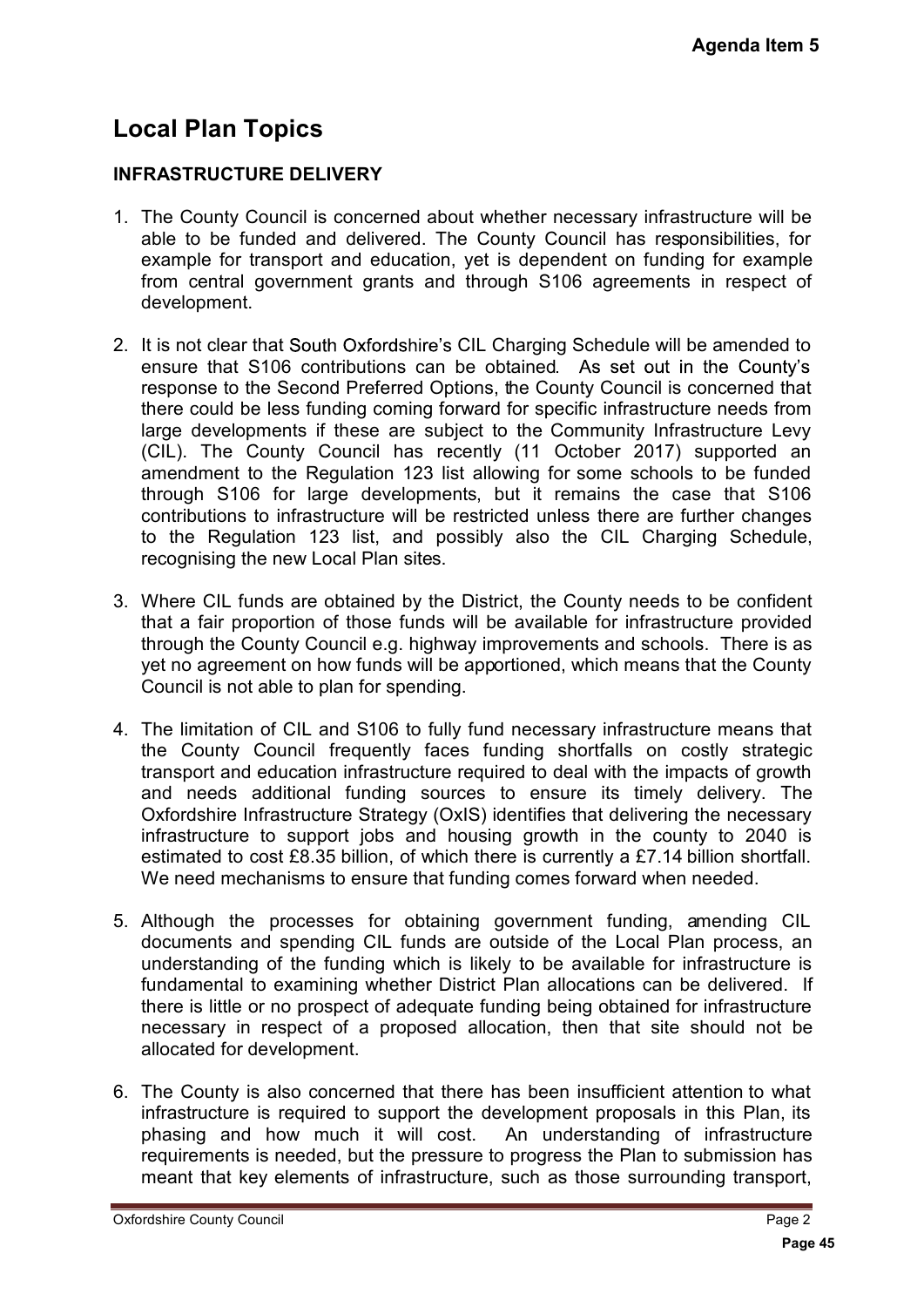have not been adequately investigated through the Evaluation of Transport Impacts (ETI) nor reflected in evidence documents such as the Infrastructure Delivery Plan (IDP). Further ETI work is needed and changes to improve the accuracy of the IDP will be sought. Specific concerns are set out in more detail in respect of each proposed allocation in this response.

7. Urgent progress should be made on infrastructure evidence, a spending strategy for CIL and revision to the Regulation 123 list. This is considered necessary to make the plan deliverable and therefore be considered sound.

Soundness Issue 1 – Further work is required on infrastructure evidence supporting the Local Plan (including the Evaluation of Transport Impacts and the Infrastructure Delivery Plan). The Regulation 123 list should be revised to enable further infrastructure to be obtained through development.

#### **HOUSING NUMBERS**

- 8. This Proposed Submission Local Plan indicates (e.g. Table 5c of the Plan) that the total predicted housing supply to 2033 is 22,563. This figure is in excess of that being planned for which is set out as 20,800, made up of 17,050 for the District's own need (set out in Policy STRAT2) and 3,750 as a contribution to Oxford's unmet need (set out in Policy STRAT3). The difference between 22,563 and 20,800 (1,763) is in excess of the difference between the 4,950 houses apportioned to South Oxfordshire by the Oxfordshire Growth Board and the 3,750 proposed by SODC to contribute to Oxford's unmet need (1,200).
- Agenda Item 5<br>
Infrastructure<br>
Infrastructure<br>
Infrastructure<br>
In more detail in<br>
Infrastructure<br>
Infrastructure<br>
enable further<br> **Page 1111/950** for the<br>
the Plan) that<br>
in excess of<br>
17,050 for the<br>
contribution to<br>
17,0 9. The County Council considers that the correct figure to plan for is 22,000, acknowledging the proposed 17,050 for the District's own need to 2033 and 4,950 for Oxford's unmet need to 2031. Such a Local Plan would be in accordance with the resolutions of the Oxfordshire Growth Board and the Memorandum of Cooperation signed by all other Oxfordshire Councils. Planning for this figure requires no change in the proposed housing number of 22,563, although it does reduce the size of the flexibility buffer South Oxfordshire District Council has included.
- 10.The Growth Board apportionment of 4,950 homes to South Oxfordshire was based on the outcome of a joint programme of work that tested a range of spatial options and provided high level evidence of each district's capacity to sustainably accommodate an element of unmet need. South Oxfordshire's proposed contribution of unmet need in this Local Plan is a quarter of the 15,000 homes which is the Growth Board's working assumption of the total scale of unmet need. The County Council considers this approach is unsound.
- 11.All other local planning authorities in Oxfordshire have accepted their full share of unmet need according to the Memorandum of Cooperation and are taking their figure through their local plan process: the proposal for 3,750 homes leaves an undersupply of 1,200 homes across the Oxfordshire housing market area and there is no mechanism in place for it to be picked up elsewhere in the short term. In under-providing for unmet need there is a risk that South Oxfordshire District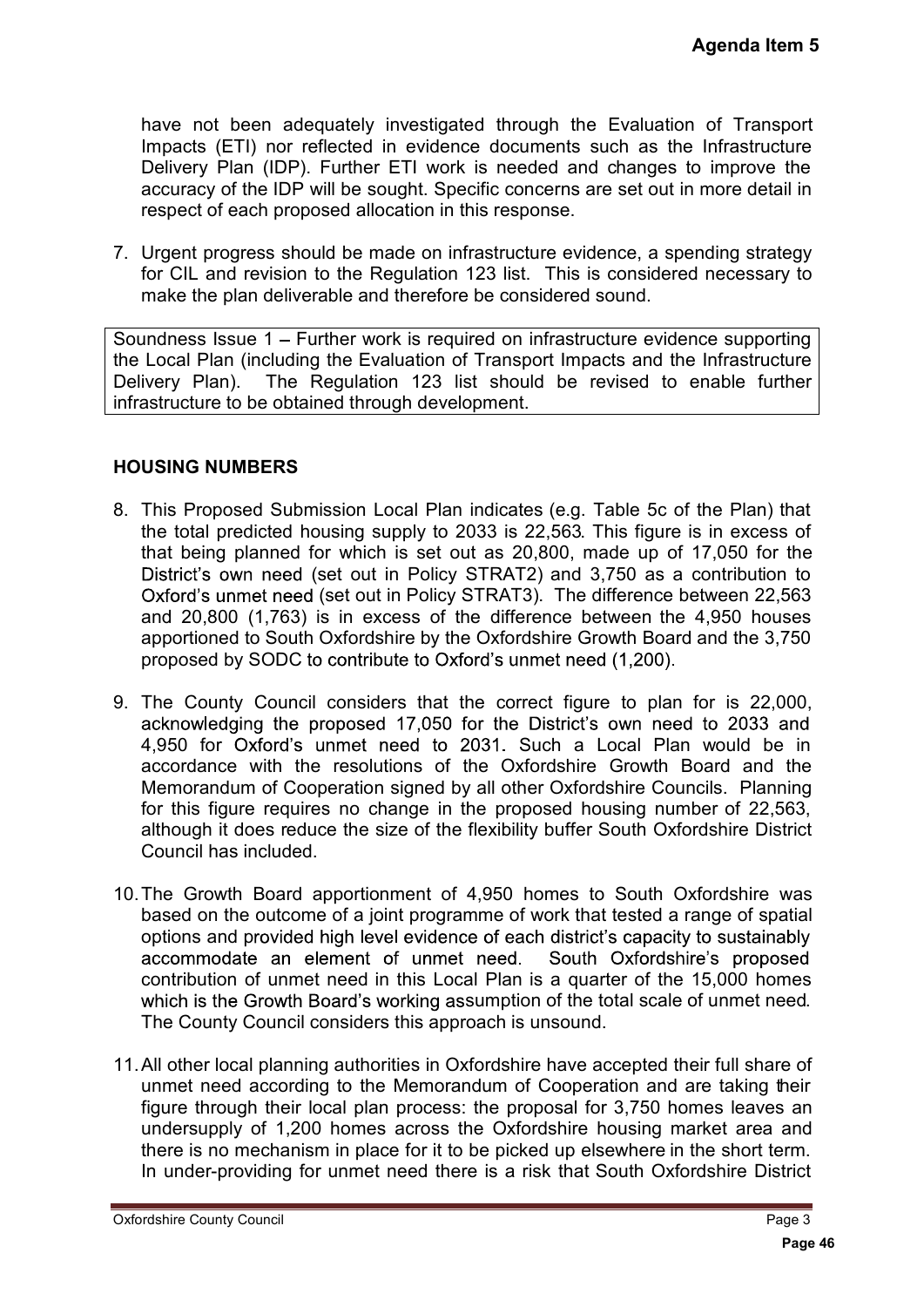Council's approach will undermine the Growth Board apportionment process which is justifying the unmet need figures in the other districts' local plans.

- 12.It is acknowledged that there is a government consultation on a new SHMA methodology (14 September 2017 to 9 November 2017) but this Plan is proceeding in advance of any resolution on that. The County Council has responded on the SHMA methodology consultation identifying a number of concerns with the proposed new SHMA methodology.
- 13.It is also acknowledged that this South Oxfordshire Local Plan includes a proposal to undertake a Partial Review to address the housing numbers further upon adoption of the Oxford Local Plan. A plan review, or alternative work through a new Oxfordshire Joint Spatial Plan, would already be anticipated as circumstances change, so it is considered that this is not a positive response. We also consider that the partial review mechanism may not be effective in relation to addressing the locations for Oxford's unmet need (discussed further in paragraph 23 below). **Agenda Item 5**<br>ment process<br>plans.<br>a new SHMA<br>t this Plan is<br>a number of<br>an includes a<br>tumbers further<br>ternative work<br>anticipated as<br>response. We in relation to<br>primary are in paragraph<br>for should be<br>flect the 4,950<br>are:<br>

Soundness Issue  $2 -$  The scale of housing need being planned for should be amended to be  $22,000$  (17,050 + 4,950) to be consistent with the resolutions of the Oxfordshire Growth Board. Policy STRAT3 should be amended to reflect the 4,950 figure.

14.The sources of housing supply as set out in the Plan (5.2 and 5.8) are:

- Completions (approximately 3,400)
- Strategic allocations (8,500 of which 6,575 are expected in the plan period)
- Retained core strategy allocations and commitments (approximately 10,000)
- $\bullet$  Sites in towns  $(1,155)$
- Sites in larger villages (1,049)
- Windfall and sites in smaller villages (500)

15.The strategic allocation total is made up of:

- Land Adjacent to Culham Science Centre  $-3,500$  (1,650 in plan period)
- $\bullet$  Berinsfield  $-1.700$
- Chalgrove Airfield  $-3,000$  (2,925 in plan period)
- $\bullet$  Wheatley Campus  $-300$
- 16.Culham Science Centre is likely to start building later and not complete building within the Plan period. It will be difficult to build out the Culham site as there is a need to progress with transport infrastructure improvements such as the Didcot-Culham River Crossing and Clifton Hampden Bypass first. Given the evidence available, it appears optimistic to suggest 1,650 houses can be built on the land adjacent to Culham Science Centre in the plan period and that the other allocations will largely build out. These concerns are set out in more detail later in this response in respect of each site.
- 17.As the focus of this County response is on infrastructure for key sites, we have not reviewed the deliverability of the retained Core Strategy allocations (Table 5a) which include 300 houses by the Orchard Centre, 300 houses at Vauxhall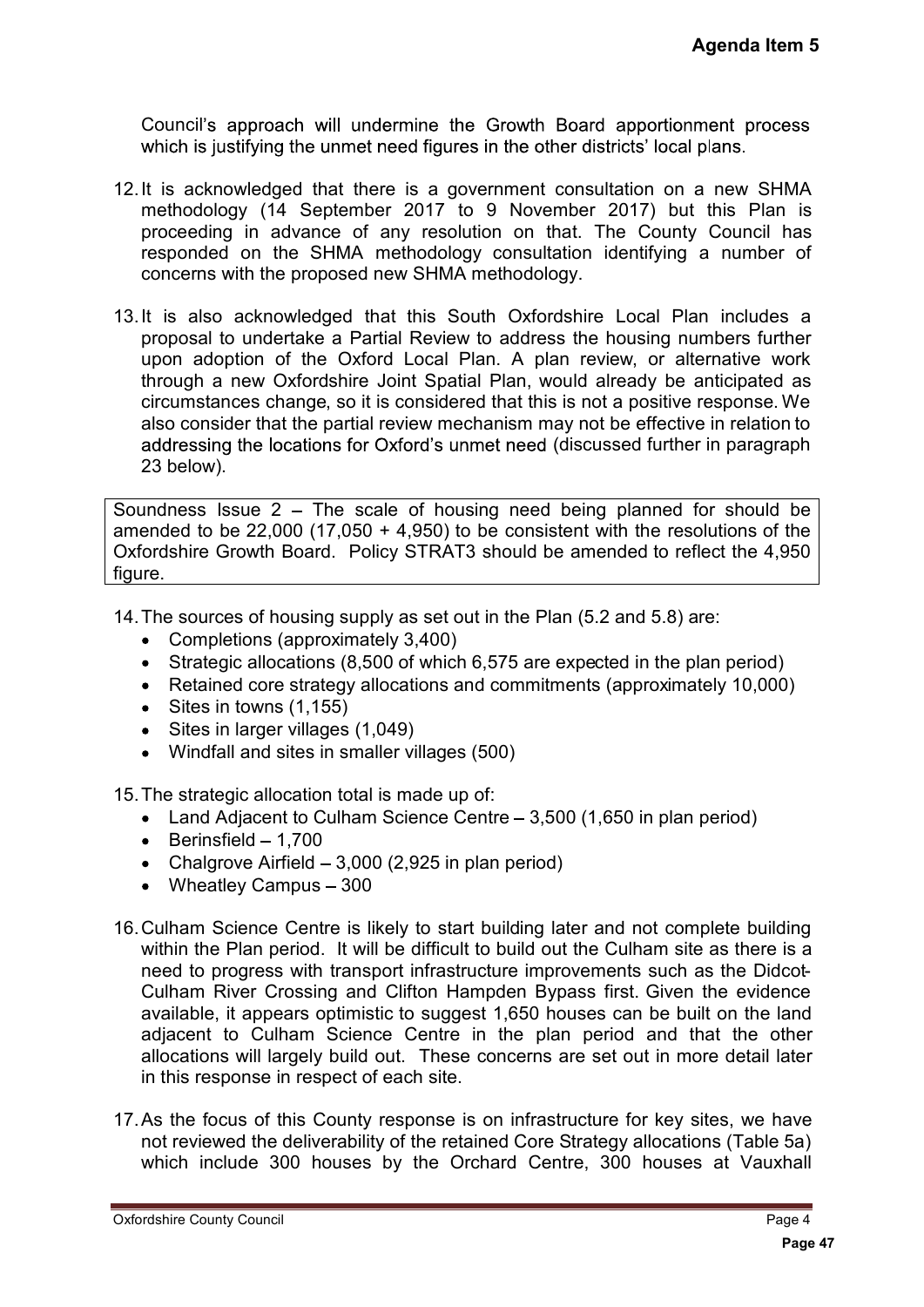Barracks and 642 houses at Ladygrove East. We anticipate further work with the District Council in respect of the Didcot Garden Town Masterplan in respect of such sites, particularly having regard to the capacity constraints on the existing highway network. There is likely to be a need for additional infrastructure to enable such sites to proceed.

- 18.The reliance on Neighbourhood Plans to deliver sites suitable for some 2,000 houses in the towns and larger villages is a matter of concern to us as noted in our responses to the First and Second Preferred Options (August 2016 and May 2017). The only allocations proposed in this Plan for a larger village are those at Nettlebed (three sites for 46 houses). The requirements for the other towns and villages are now as follows (Policy H3 and Policy H4):
	- $\bullet$  Henley-on-Thames  $-350$
	- Thame  $-510$
	- $\bullet$  Wallingford  $-295$
	- $\bullet$  Cholsey 195
	- Crowmarsh Gifford  $-110$
	- $\bullet$  Goring-on-Thames  $-140$
	- Sonning Common 150
	- $\bullet$  Watlington  $-260$
	- Woodcote 160
- 19. The County's concerns with leaving such a large number of house allocations to neighbourhood plans relate to effective infrastructure planning. The locations of housing allocations will need to be considered upon each individual Neighbourhood Plan. Policies H3 and H4 also provide for speculative planning applications in the event that neighbourhood plans do not proceed to allocate sites which could lead to unforeseen consequences as infrastructure will then need to be considered incrementally in respect of individual planning applications.

Soundness Issue  $3 -$  The plan is not justified as there is not a robust and credible proportionate evidence base for deliverability of the housing figures. Further work is required and additional allocations may be needed.

## **LOCATIONS OF HOUSING**

20. The County Council's comments at earlier stages indicated that there may be a need for other site allocations close to Oxford. Apart from the redevelopment of Wheatley Oxford Brookes for 300 houses, the sites proposed are not particularly close or convenient to Oxford. The Oxfordshire Growth Board in its strategic spatial options analysis assessed sites at Grenoble Road, Wick Farm and Thornhill as potentially suitable for addressing Oxford's unmet need. The County Council itself has put forward a landholding at Guydens Farm on the B480 and Oxford Road close to the Eastern Bypass and Grenoble Road, and is seeking that land in that area be allocated. Please see our separate County Council Property and Facilities response for further detail on this. Sites close to Oxford could be well connected to Oxford's key employment locations and the City Agenda Item 5<br>
If work with the<br>
in respect of<br>
in respect of<br>
frastructure to<br>
or some 2,000<br>
us as noted in<br>
2016 and May<br>
ge are those at<br>
her towns and<br>
allocations to<br>
elections of<br>
independent of<br>
independent of<br>
int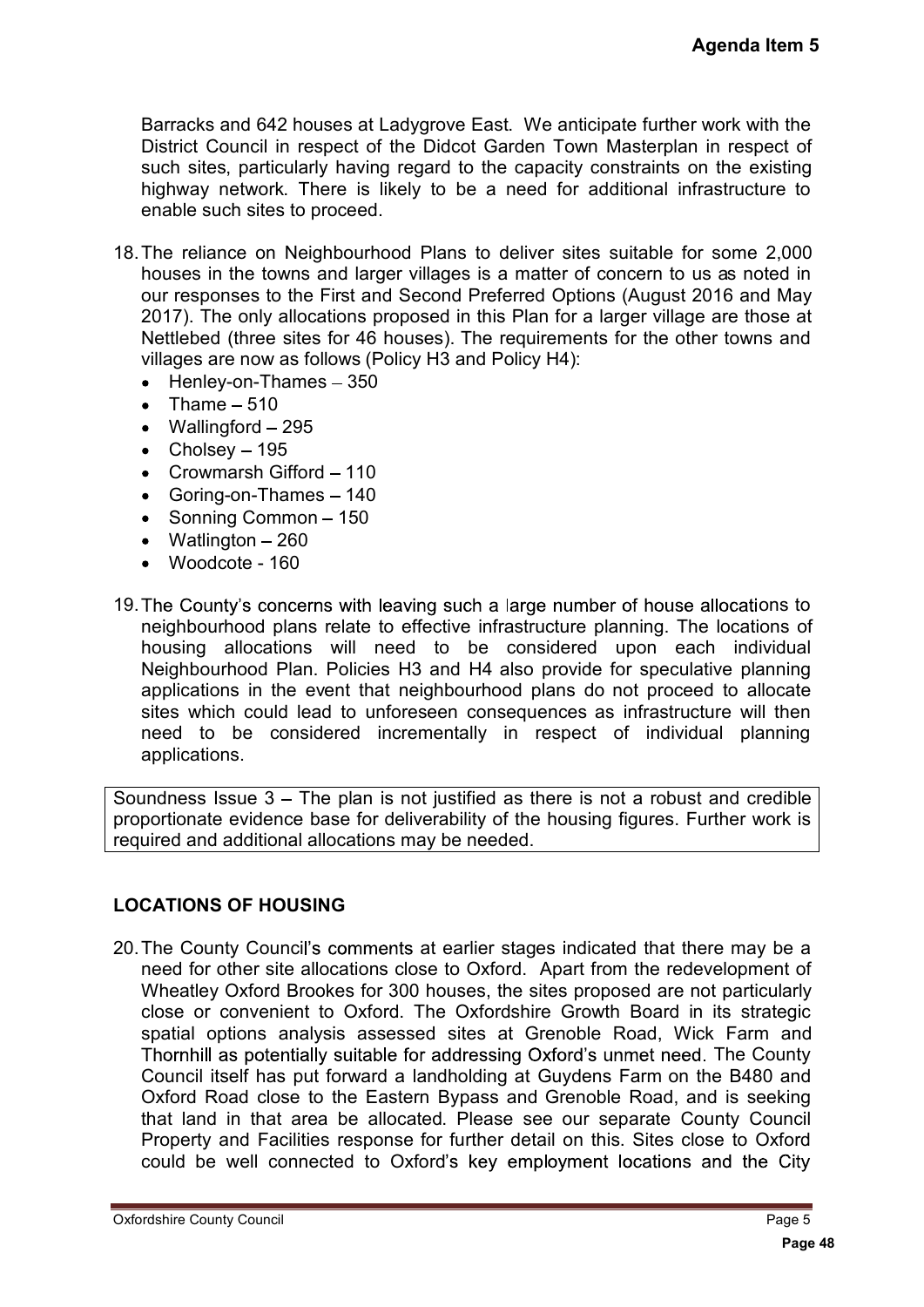centre and help to deliver the Oxford Transport Strategy. Such sites would build on existing public transport and other infrastructure capacity and help fund the delivery of planned transport investment in Rapid Transit corridors and cycling and walking improvements.

- 21. Planning for Oxford's unmet need should not be done in isolation of the spatial implications of the housing number. The spatial strategy fails to recognise the implications of providing for the significant number of people who will need to commute into Oxford. In the absence of allocations which are close or easily accessible to Oxford, there is likely to be an increase in long distance commuting by private car, adding pressure to the already congested highway network in and around Oxford.
- 22. Other Oxfordshire emerging local plans identify sites for Oxford's unmet need in specific locations where there is access to existing, or planned, fast and frequent public transport links (Rapid Transit), and cycling and walking links to the City centre and key Oxford employment locations and/or where development will strengthen the business case for strategic infrastructure. The County Council does not accept that Green Belt is an absolute constraint as exceptional circumstances are being justified in other circumstances, including within South Oxfordshire at Berinsfield and Culham. The locations that other Districts have put forward are: **Agenda Item 5**<br>es would build<br>help fund the<br>rs and cycling<br>in of the spatial<br>recognise the<br>o will need to<br>close or easily<br>ince commuting<br>network in and<br>unmet need in<br>st and frequent will<br>but welopment will<br>sa exceptional<br>
	- Cherwell: Sites to be removed from the Green Belt in North Oxford, A44 corridor, South and South East of Kidlington;
	- Vale of White Horse: Sites in the Abingdon and Oxford Fringe Sub-area, including sites removed from the Green Belt through Local Plan Part 1 and Dalton Barracks which is proposed to be removed from the Green Belt through Local Plan Part 2;
	- West Oxfordshire: Sites at Eynsham Garden Village adjoining the Green Belt and West Eynsham.
- 23.The Proposed Submission Local Plan Policy STRAT3 includes a proposal to undertake a Partial Review of the Local Plan on adoption of the Oxford Local Plan (para 4.28). Policy STRAT3 does not commit to when a partial review would be completed. The County Council considers that a partial review may not be an effective way forward, particularly given that proposals are being developed for a Joint Spatial Plan. Instead, to make the Plan sound, the joint work undertaken through the Oxfordshire Growth Board strategic work programme on Oxford's unmet need should be referred to, and modifications should be prepared after consideration of additional sites.

Soundness Issue 4 – The plan has not been positively prepared in addressing the needs of the neighbouring Oxford City and its likely unmet need. Further work is required to assess the potential for site allocations which are close and accessible to Oxford City in order to encourage sustainable journeys and reduce air pollution. Policy STRAT3 should be consequently amended as the housing sites will be identified and a partial review will not be needed.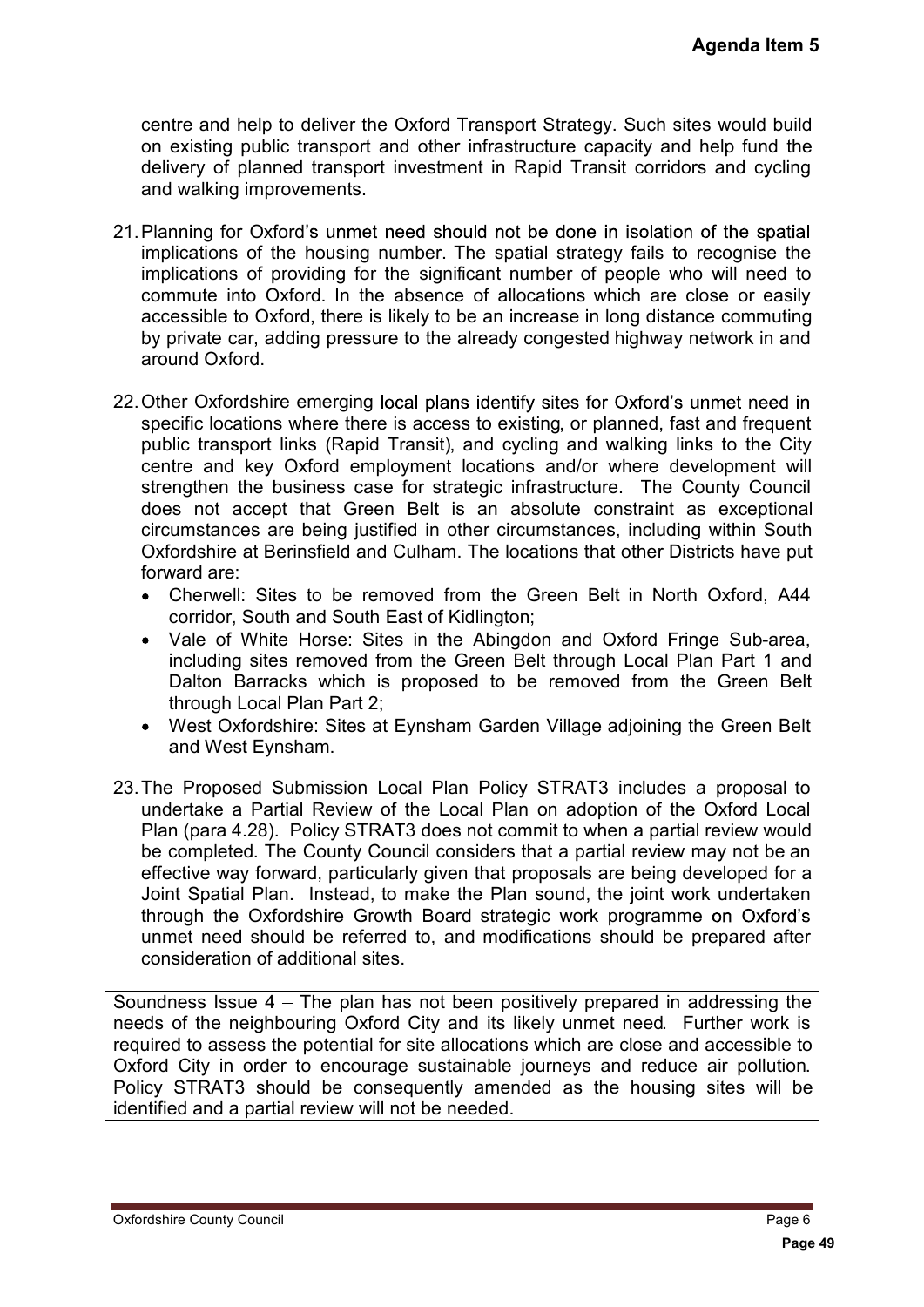#### **OXFORD'S UNMET AFFORDABLE HOUSING NEED**

24.The significant need for affordable housing is the driver behind the scale of Oxford's Objectively Assessed Need as identified in the SHMA 2014. No commitment is made in this Plan to work with Oxford City in respect of housing people who have registered for assistance. Other Districts, such as Vale of White Horse, have included a commitment in their Plans to work jointly with Oxford City to put in place arrangements for allocating affordable housing to those on the Oxford City housing register.

Soundness Issue 5 – Policy STRAT3 and supporting text should be amended to include a commitment to work jointly with Oxford City Council to put in place arrangements for allocating affordable housing.

#### **TRANSPORT OVERVIEW**

- 25.The County Council has produced documents that help to identify transport issues and plan for the future such as the Local Transport Plan 4 which was updated in 2016 and the Oxfordshire Infrastructure Strategy 2017 (OxIS). We are also actively engaged where possible in reviewing government initiatives such as the Oxford to Cambridge Expressway and East-West Rail, and initiatives of others such as a Thames Crossing at Reading.
- 26.We have worked with Districts in preparing Evaluations of Transport Impact (ETI) in respect of Local Plans. The ETI uses the Oxfordshire Strategic Model. Given its strategic nature, the model does not specifically address local areas, resulting in the need for additional modelling in those areas. A particular area of concern is Abingdon, as the strategic model does not appear to validate well and there is an Air Quality Management Area. Abingdon itself is in the Vale of White Horse, but will be affected by development in South Oxfordshire, such as that at Culham. The cumulative impact of development for South Oxfordshire and Vale of White Horse is currently being tested. Until this work has been completed, it is not possible to comment fully on the transport impacts. **Agenda Item 5**<br> **Contains 10 Page 6**<br> **Page 50 Page 6**<br> **Page 50 Page 6**<br> **Page 7 Page 8**<br> **Page 7 Page 8**<br> **Page 8**<br> **Page 7**<br> **Page 7**<br> **Page 7**<br> **Page 7**<br> **Page 7**<br> **Page 7**<br> **Page 7**<br> **Page 7**<br> **Page 50**<br> **P**
- 27.Another area of particular concern in respect of the strategic model is the area around Chalgrove Airfield given that it has in the past not been affected by significant levels of development. Additional or alternative transport infrastructure options to mitigate the effects of development at Chalgrove Airfield may need to be assessed in the ETI. The suggested Watlington, Stadhampton and Benson bypasses have been included as suggested mitigation, but further work is needed to assess the suitability of these and their impacts.
- 28.Transport impacts in areas towards the edge of the County have not been fully assessed. Discussions with neighbouring authorities have taken place regarding the sharing of data but further work is needed to assess transport impacts outside the area of detailed modelling. The impacts of growth across the County boundary, for example at Princes Risborough, need to be fully understood.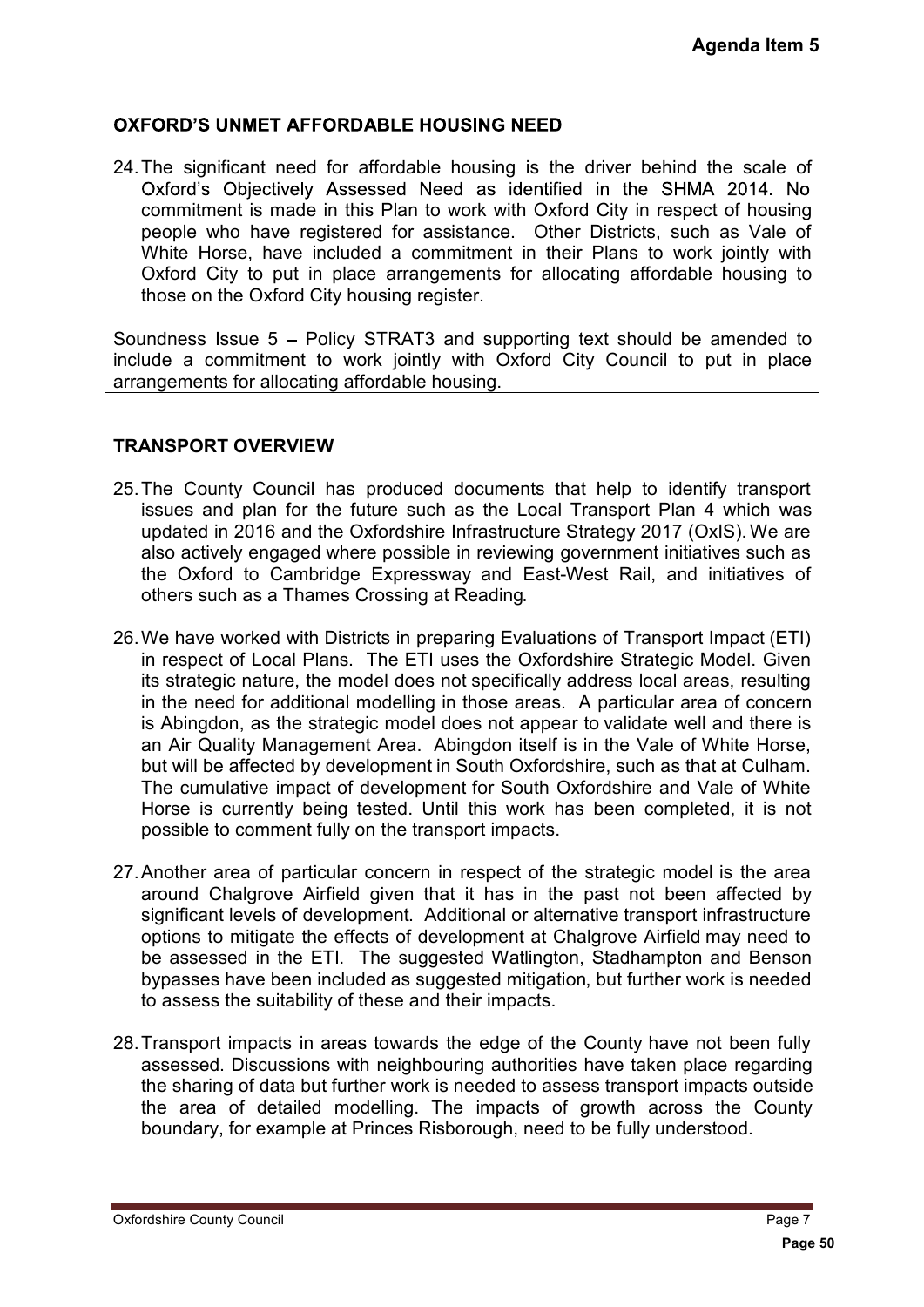29.In the absence of designed and funded transport infrastructure it is likely that the County Council will object to planning applications for development on allocated sites in its capacity as the Highway Authority.

Soundness Issue 6 - Further Evaluation of Transport Impacts is needed to ensure that the Plan is supported by a robust and credible evidence base.

#### **PUBLIC TRANSPORT, WALKING AND CYCLING**

- 30.The County Council supports references to promoting public transport, walking and cycling.
- **Agenda Item 5**<br> **Silikely that the**<br> **Page of the consumer and interact and deal to ensure and deal to ensure<br>
<b>Page 61 Consumer and Silically Connected**<br> **Page 31 Page 8**<br> **Page 311 Page 8**<br> **Page 8**<br> **Page 8**<br> **Pa** 31.Amendments should be made to paragraph 4.33 which sets out a strategic approach for Science Vale as set out in the box below. The amendments are needed as the text is currently not clear, for example it suggests a 'cycle strategy' which may or may not be referring to the Science Vale Cycle Strategy or the Active and Healthy Travel Strategy which are available on the County Council's website as part of Local Transport Plan 4.

Soundness Issue 7 – Text changes to clarify the strategy for Science Vale:

4.33 Our strategic approach for Science Vale:

- 
- A "step change" in travel choices away from car travel towards public transport, cycling and walking with Didcot at the heart of a fully connected Science Vale
- Didcot's role as a major rail interchange strengthened, including aspirations for rail services direct from Grove and Wantage
- Didcot Parkway Railway Station and its role as a major rail interchange improved
- Culham railway station to be improved and transformed into a focal point for the new community
- A new railway station at Grove in the longer term
- Improvements to capacity of the rail lines
- A cycle strategy for Science Vale that enables people to reliably travel between their homes and their jobs by means other than the private car linking Didcot with the key employment centres at Culham Science Centre, Milton Park and Harwell
- Convenient bus services throughout the area
- More and better cycling and walking links to encourage reliable, active and healthy travel
- 32.There are a number of references in the Plan to the South Oxfordshire Design Guide, and some references to other guides such as the Chilterns Building Design Guide by the Chilterns AONB Board and Secured by Design by the Police Department. Appropriate reference should also be made to the County Council's Cycling Design Standards 2017, Walking Design Standards 2017, and Residential Road Design Guide  $2^{nd}$  Edition 2015. These are all available on the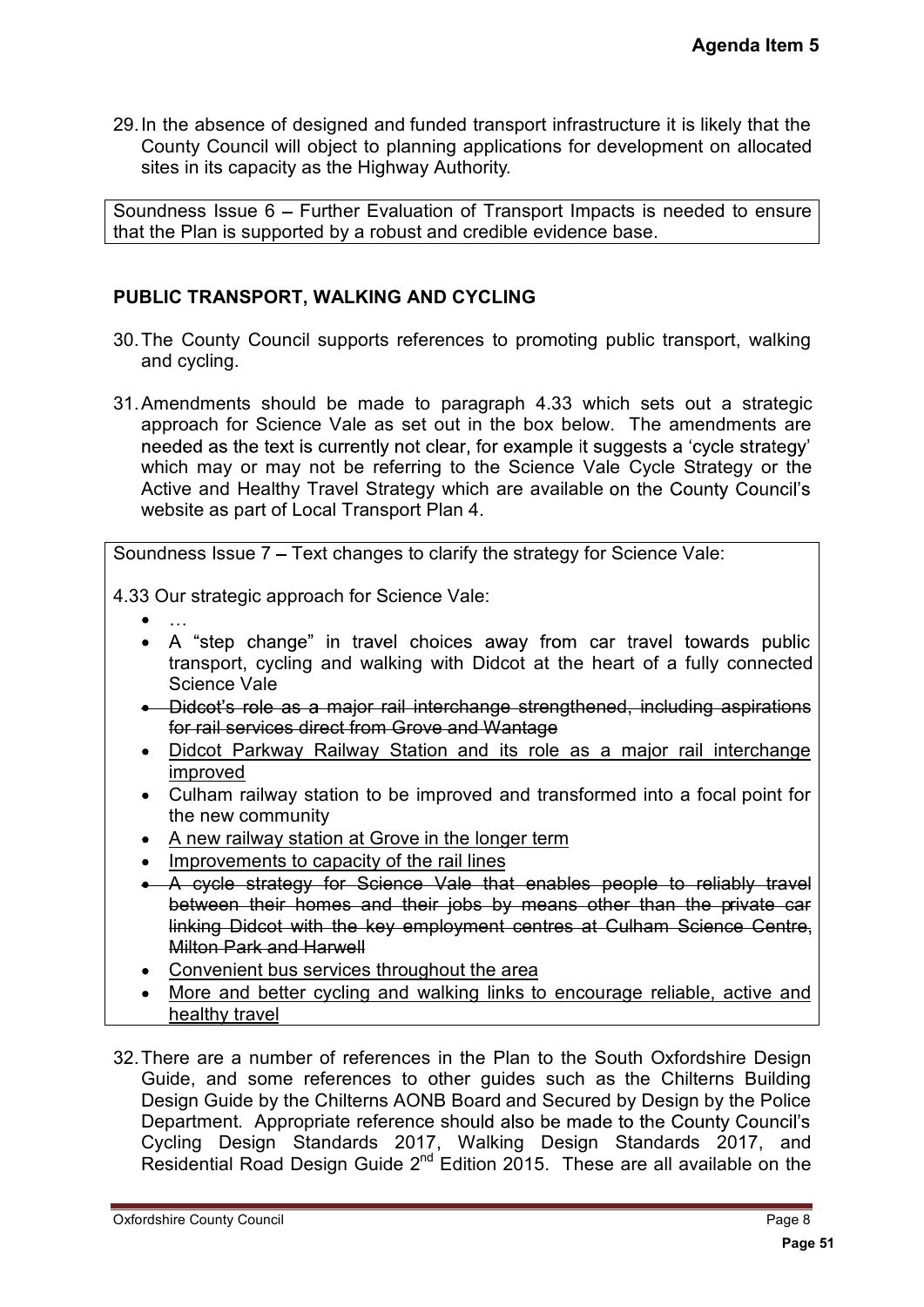County Council's website. A suggested location for such a reference is in Policy DES3 on Design and Access Statements as set out in the box below.

Soundness Issue 8 - Reference to Oxfordshire County Council's design guidance, for example in Policy DES3:

'Where an application is required to be supported by a Design and Access Statement, this must demonstrate how the development proposal meets the key design objectives of the South Oxfordshire Design Guide and the design criteria set out in Part 2 of the Guide, as well as other relevant design guidance such as Oxfordshire County Council's Cycling and Walking Design Standards'.

#### **EDUCATION OVERVIEW**

- 33.The County Council produces an annual Pupil Place Plan which is made available on its website. Pupil numbers at both primary and secondary level are forecast to increase and new schools are required together with extensions to existing schools. A key concern is how to fund these required additional pupil places, a matter also discussed in the Pupil Place Plan. Unless funding can be assured, it may be that the Local Plan is not effective  $-$  that is it may not be deliverable as the identified school places may not be forthcoming.
- 34.The size of the allocations at Culham, Chalgrove Airfield and Berinsfield means that they create a need for whole new primary schools. Two new primary schools are likely to be required on each of these. At Berinsfield it is intended that one of the new primary schools will involve a relocation of the existing one.
- 35.The primary school pupil generation from approximately 300 houses at Wheatley can be expected to be accommodated at the existing primary school, but there would be a capacity issue if more houses are proposed in the area, and it is not clear how this can be resolved as the existing primary school is already as large as most in the County at two forms of entry. It could be that a new school would be needed on the Wheatley Oxford Brookes site if sufficient capacity could not be found elsewhere. **Agenda Item 5**<br>
ice is in Policy<br>
w.<br>
sign guidance,<br>
n and Access<br>
meets the key<br>
sign criteria set<br>
ance such as<br>
ance such as<br>
dational pupil<br>
which is made<br>
data are extensions to<br>
dditional pupil<br>
it may not be<br>
insf
- 36.Additional secondary school capacity will be needed in the District. It is proposed that growth at Culham, Berinsfield and surrounding areas will be addressed by a new secondary school on the land adjacent to the Culham Science Centre. Growth at Chalgrove and surrounding areas is proposed to be addressed by a new secondary school on the Chalgrove Airfield site, which will involve relocating the existing Icknield Community College in Watlington.
- 37.Additional capacity for primary provision in the towns and larger villages will need to be considered through Neighbourhood Plans and the Didcot Garden Town Masterplan. An additional secondary school is planned at Didcot North East and a new secondary, Aureus, opened on Great Western Park in Didcot in September 2017. Other secondary schools, such as Wheatley Park School and Wallingford School are expected to expand.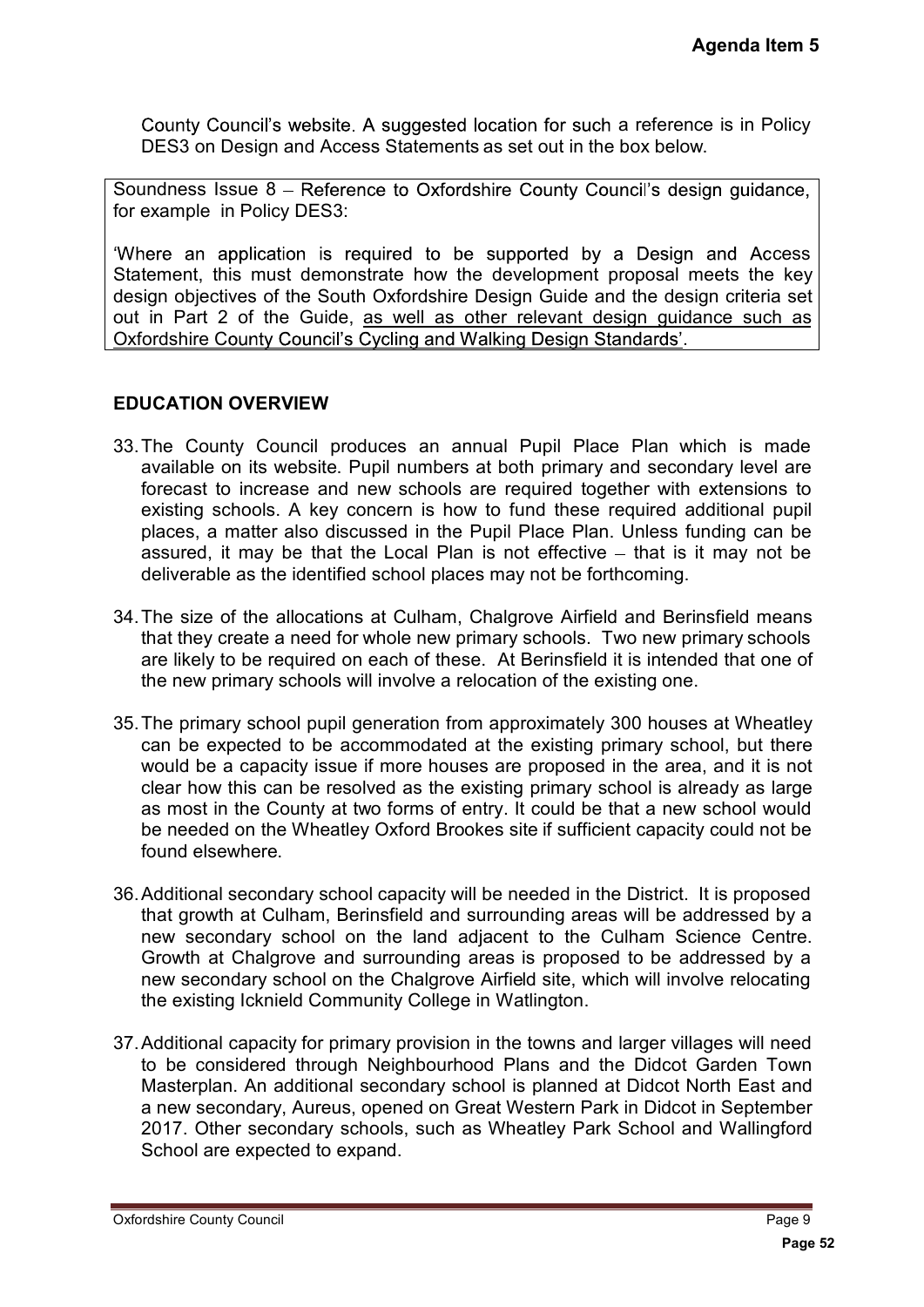- 38.In addition to primary and secondary schools, publicly funded provision is also expected for Special Education Needs and for early years and child care.
- 39.The County Council is not confident that the policies for the strategic sites provide for the anticipated need for additional land for education. Furthermore, the Infrastructure Delivery Plan does not make clear the anticipated requirements. As set out in Soundness issue 1, the County Council is concerned about how proposed new and expanded schools will be funded. It is the case that new schools are generally only deliverable if the sites and construction costs are fully provided through developer funding. If the operation of S106 and CIL does not ensure sufficient investment, then the County Council considers that the Plan is not effective as it will not enable the delivery of sustainable development. **Agenda Item 5**<br>
bovision is also<br>
d care.<br>
ic sites provide<br>
thermore, the<br>
quirements. As<br>
ed about how<br>
case that new<br>
costs are fully<br>
ICL does not<br>
and the Plan is<br>
ment.<br>
Infrastructure<br>
le Plan will be<br>
on to provid

Soundness Issue  $9$  – Further work is required, in particular on the Infrastructure Delivery Plan and the Regulation 123 list, to have confidence that the Plan will be effective - that is that it will be deliverable over the plan period in relation to providing for new and expanding schools.

#### **MINERALS**

- 40.The County Council accepts that the District has had regard to the adopted Minerals and Waste Core Strategy 2017 in its Proposed Submission Local Plan. Policy EP5 is supported. This policy indicates that development will normally be directed away from Minerals Safeguarding Areas but where that cannot be avoided, all opportunities for mineral extraction will need to be fully explored. The policy is broadly in line with the Mineral and Waste Core Strategy Policy M8.
- 41.Parts of the strategic development sites at Culham and at Berinsfield are within Minerals Safeguarding Areas for sharp sand and gravel. In addition, there are sharp sand and gravel deposits underlying the Chalgrove Airfield area although these are not safeguarded. Development sites which arise from neighbourhood plans may be within mineral safeguarding areas, there are in particular potential concerns in Wallingford, Benson and Cholsey. Government planning practice guidance on Minerals is to show Mineral Safeguarding Areas on the District's Local Plan policy maps and this could help in this case.
- 42.In accordance with the proposed Policy EP5 in the Local Plan, it will be necessary for applicants to consider the opportunities for mineral extraction prior to developing sites within mineral safeguarding areas for housing, and to consider how development of the sites might happen along with potential quarrying on other sites nearby. Additional text, perhaps located to support Policy EP5, should clearly set this out.

Soundness Issue 10 - Additional text is required to support Policy EP5 noting Mineral Safeguarding Areas need to be taken into account in respect of allocations at Culham Science Centre and Berinsfield, and that they also need to be taken into account in preparing Neighbourhood Plans. Mineral Safeguarding Areas could be added to the Policy Map.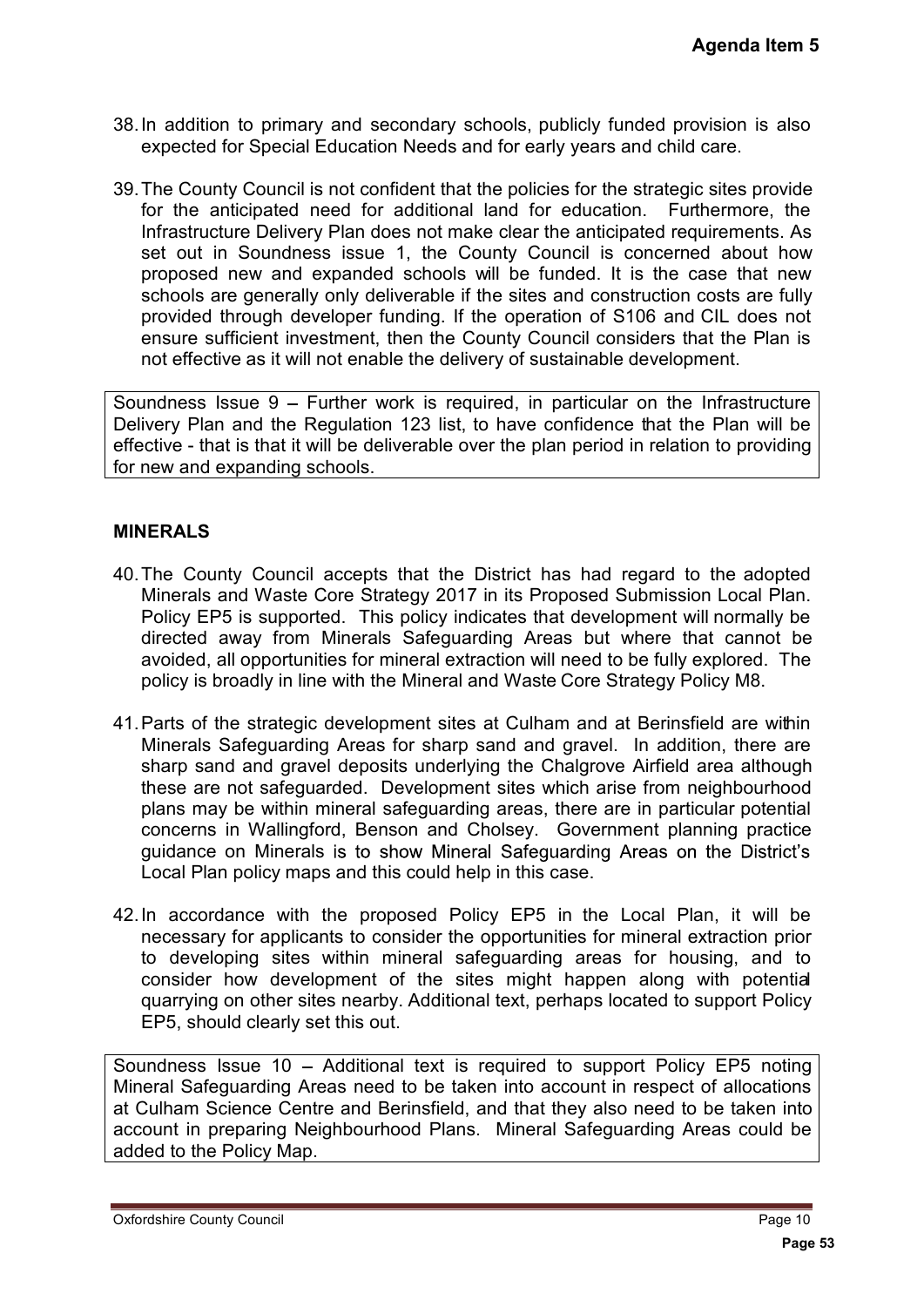## **DEVELOPMENT MANAGEMENT POLICIES**

43. The County Council's focus in these comments is on issues of particular concern regarding infrastructure. We have not reviewed the development management policies in detail.

# **Local Plan Sites**

44.Site allocations are subject to individual policies which are discussed in some detail in later comments under the site headings. In addition, we have a general concern that the policies are loosely worded and not consistent with one another. In respect of matters that the County Council has a particular interest in, we note for example that some policies refer to public transport while others don't. We consider that modifications are required to refine site policies. Some suggested text is in Attachment 1. These comments are provided separately from general concerns about the allocations set out in the main text of this response.

Soundness Issue 11 Omissions and inconsistences between site allocation policies should be addressed through modifications.

## **CULHAM SCIENCE CENTRE AND LAND ADJACENT**

- 45.There are two adjoining allocations: STRAT6 refers to the Culham Science Centre and STRAT7 refers to land adjacent to it. STRAT7 includes both the Culham No.1 site which has some existing development on it, and the land to the west of the railway line which is greenfield. The exceptional circumstances for removing the land from the Green Belt are set out in the Plan.
- 46.As set out in our response to the Second Preferred Options in May 2017, we support in principle redeveloping land at Culham Science Centre for employment growth, particularly in science and technology and innovation, and allocating land for significant mixed use development. The proposed scale of development would significantly strengthen the business case for known infrastructure priorities. These include accelerating investment in significant rail capacity upgrades between Didcot and Oxford, including at Culham station, together with more frequent rail services; providing for a new Didcot-Culham Thames Crossing, and bypassing Clifton Hampden.
- 47.As set out in earlier paragraphs, there is minerals safeguarding over parts of this land - the County Council is not objecting to the allocation of the land adjacent to Culham Science Centre in respect of this, but expects it will be taken into account in any development proposals. In addition to minerals safeguarding, the Minerals and Waste Core Strategy includes an appendix listing existing and permitted waste management sites which remain safeguarded pending adoption of a Site Allocations Document. These include Waste Management Site Number 216 on the Culham No. 1 site. Policy STRAT7 provides for the retention and increase in employment land so is considered not to be contrary to this safeguarding, as retention or relocation of a waste facility should be possible. **Agenda Item 5**<br>
ticular concern<br>
trive management<br>
trive and the mean of the and therefore<br>
the mean of the suggested<br>
y from general<br>
nse.<br>
site allocation<br>
allocation<br>
allham Science<br>
udes both the<br>
the land to the<br>
the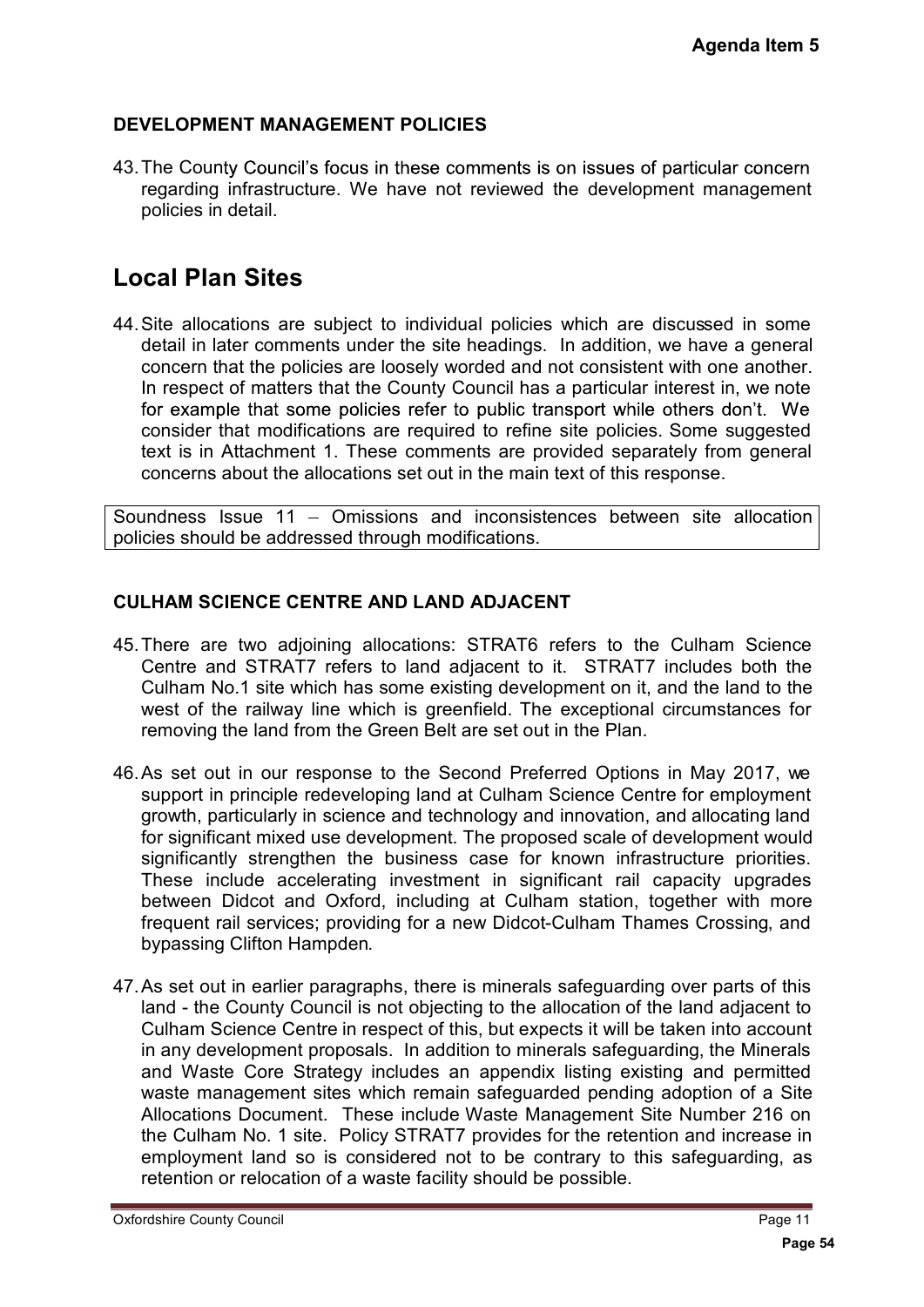- 48.A scoping application has been lodged, P17/S3719/SCO, in respect of a residential led mixed use development on the land adjoining Culham Science Centre a Culham Science Village. The County Council has provided a response which is available on the District Council's planning application register.
- 49.A clear policy steer should be provided within the Local Plan to ensure that the transport effects of new development are fully addressed and there is no mathematical reduction in the number of trips expected as a result of supposed development rights at the Culham No. 1 site. Only existing trips on the network can be discounted from the future trip numbers generated by the housing allocation. This is important as a reduced forecast for traffic growth could impact on infrastructure delivery, which is highlighted as a key requirement for site delivery.
- 50. The most significant issue from the County's point of view is road transport capacity. There are capacity issues west towards Abingdon, south towards Didcot via the Culham Bridges and east to Clifton Hampden. It is expected that these can be largely addressed through planned transport infrastructure, but transport assessment work is ongoing. The District Council has recognised that this is a site is likely to be unable to build out during the plan period due to highway constraints (some 1,650 of the total 3,500 homes are expected in the plan period), but we seek that this be made more explicit in the Local Plan as set out in the box below. In addition, references to contributions to the new Thames crossing between Culham and Didcot and the Clifton Hampden bypass which are made in STRAT7 should be added to STRAT6 if a viable contribution can be made. **Agenda Item 5**<br>respect of a ulham Science<br>as provided a<br>cation register.<br>ensure that the<br>d there is no<br>lt of supposed<br>point the neutwork<br>point of supposed<br>by the housing<br>ensured that<br>astructure, but<br>ecognised that<br>astruct
- 51.Policy STRAT7 as drafted does not specifically mention the need for improved cycling and walking links. This omission should be corrected. It is proposed, for example, that there be a new walking and cycling bridge over the Thames north of Culham (reflected in the Infrastructure Delivery Plan ref DW130). This new route will connect to the National Cycle Network Route 5 to Abingdon, Radley, Kennington and Oxford, and to the Thames Path, which would otherwise only be accessible via a long diversion to Abingdon. Suggested amended text is set out in Attachment 1.
- 52.The County Council supports the proposal in Policy STRAT7 that there be a supplementary planning document (SPD) to ensure that there is comprehensive development of the land on and adjacent to Culham Science Centre. The SPD should be prepared as soon as possible, involving the County Council and the developers. It should be expected that the SPD will be completed prior to an application for development so that it is complied with. Suggested amended text is set out in Attachment 1.
- 53.As set out in Soundness Issue 1, further work is required on the infrastructure evidence supporting the Local Plan. The Regulation 123 list should be revised to enable further infrastructure to be obtained through development.

Soundness Issue 12 - The Local Plan needs to be amended to clearly state the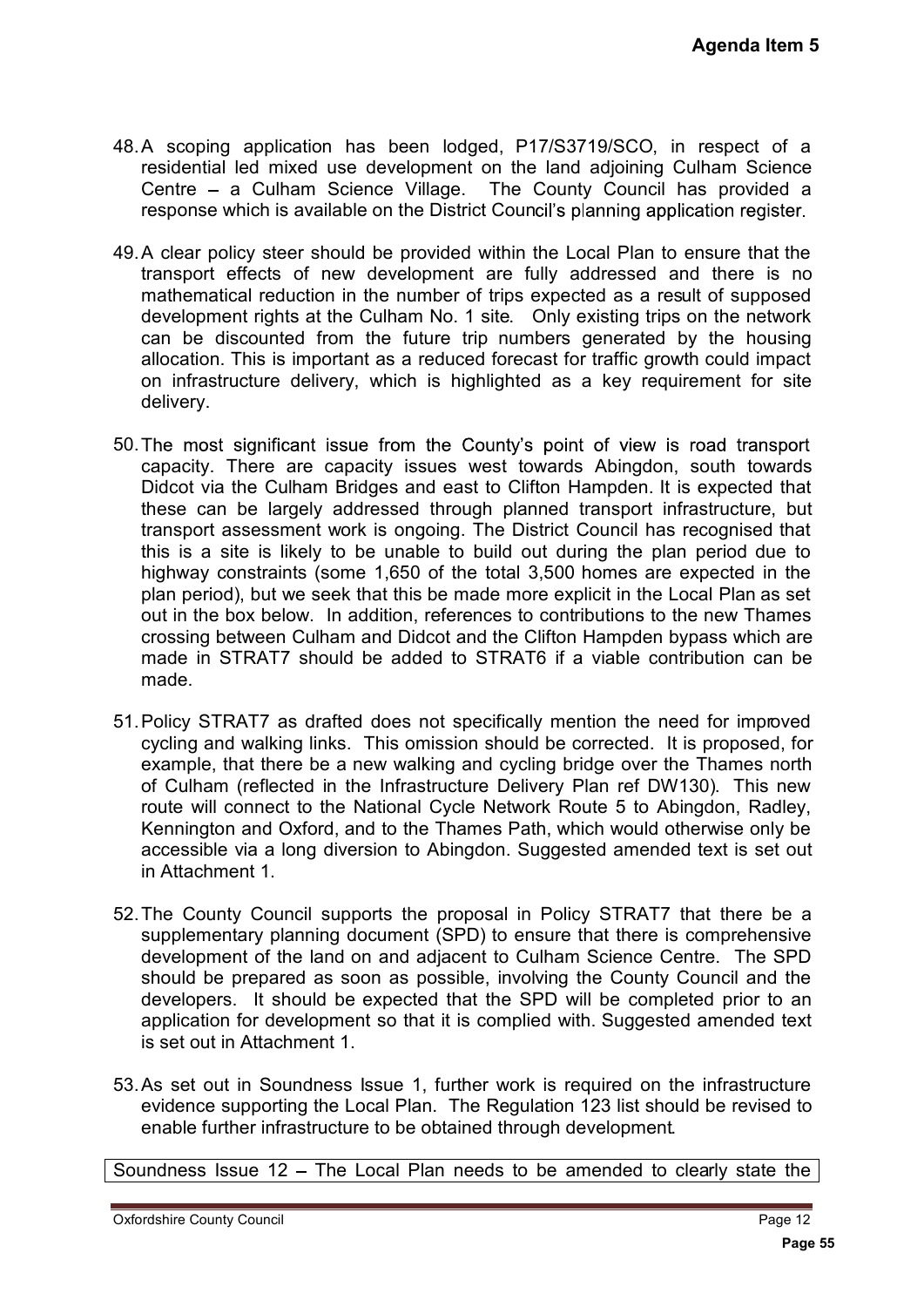infrastructure challenges associated with development at and adjoining Culham Science Centre and the need to ensure that these are able to be resolved prior to any development proceeding. Given that mitigation through a new Culham-Didcot Thames Crossing and Clifton Hampden Bypass is likely to be required, and funding for that is not yet assured, it should be made clear that development will not start early in the plan period and that the site will not fully build out in the plan period. Both policies should provide for potential funding contributions to the Culham-Didcot Thames Crossing and Clifton Hampden Bypass.

#### **BERINSFIELD**

- 54.The District Council has been working for over a year on a regeneration project for Berinsfield to be funded by development. The County Council supports the inclusion of proposals within the Local Plan and has been liaising with the District as the community investment scheme has progressed. The County Council is also providing advice in respect of its property interests as the proposals involve relocating and expanding existing facilities on County land within the existing part of Berinsfield such as the library.
- 55.The exceptional circumstances for removing the land from the Green Belt are set out in the Plan. It is understood that the District Council seeks to ensure that the profits from development are used to support Berinsfield. The County Council's primary concerns are about ensuring that necessary infrastructure is funded and provided, and we therefore welcome the District Council led approach.
- 56.As set out in earlier paragraphs, there is Minerals safeguarding over parts of this land, but the County Council is not objecting to the allocation in that respect given the recognition of the need to consider mineral working in the Local Plan.
- 57.A scoping application has been lodged, P17/S3835/SCO, and the County Council has provided a response which is available on the District Council's planning application register.
- 58.Berinsfield is located to the east of Culham Science Centre, and given that a lot of traffic will use the A4074, it can be expected that traffic issues concerning the effects on Abingdon, and travel through Clifton Hampden and to Didcot and will be on a lesser scale. However, those issues still need to be addressed and this is not reflected in the Plan as drafted, for example there is nothing in this policy like that at Culham regarding a contribution to the Didcot-Culham Thames Crossing and/or Clifton Hampden bypass and this should be amended to ensure a consistent approach to road transport. In addition, reference should be made to the need to upgrade the Golden Balls roundabout on the A4074. **Agenda Item 5**<br>
bining Culham<br>
solved prior to<br>
Culham-Didcot<br>
d, and funding<br>
the plan period.<br>
Culham-Didcot<br>
<br> **Page 18 Culham-Didcot**<br> **Page 18 Example 18 Culham-Didcot**<br> **Page 18 Example 18 Cuncil**<br> **Page 1**
- 59.A key additional transport concern with the Berinsfield allocation, relates to how the bus stops on the main bus route on the A4074 will be beyond normal walking distance for the new occupants. It is expected that pump-priming of additional bus services which travel through the expanded Berinsfield will be needed. Amendments are suggested in Attachment 1.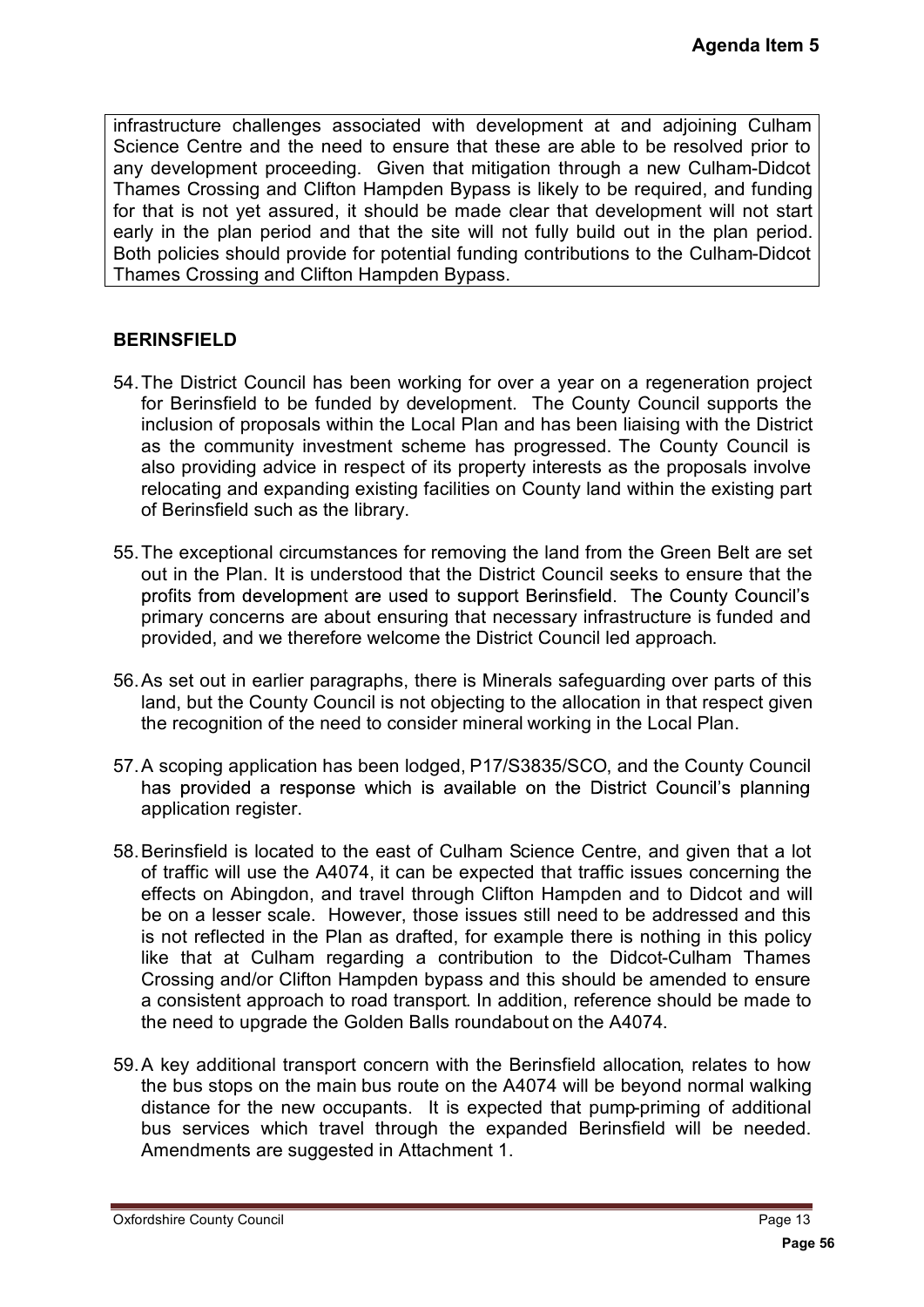- 60.Discussions are ongoing with the District regarding the need for a new primary school and the future of the existing primary school. We understand that current proposals are to set aside land for two new primary schools, one of which would involve relocating the existing school.
- 61. The County Council's strategy for secondary education involves a new secondary school on the land adjacent to the Culham Science Centre to the west of Berinsfield. Good public transport links between Berinsfield and Culham will be needed. Given that development at Culham could be more delayed than at Berinsfield, flexibility will be required around how to provide the necessary secondary capacity.
- 62.As set out in Soundness issue 1, further work is required on the infrastructure evidence supporting the Local Plan. The Regulation 123 list should be revised to enable further infrastructure to be obtained through development.
- 63.It is considered that Policy STRAT8 as written, while appropriately noting the importance of investing in social infrastructure, and making mention of public transport, does not appropriately reference the need for improved highways infrastructure and make provision for better walking and cycling links. As with other sites, the proposal for a masterplan should also be formalised into a SPD. Some of these issues are addressed in Attachment 1.

Soundness Issue 13 - The Local Plan needs to be amended to clearly state the infrastructure challenges associated with development at Berinsfield and the need to ensure that these are able to be resolved. Further consideration should be given to how much development is possible in this location prior to a new Culham-Didcot Thames crossing and Clifton Hampden Bypass being funded.

## **CHALGROVE AIRFIELD**

- 64.The County Council has raised concerns in the last two consultations over the proposed allocation of land at Chalgrove Airfield. The concern is driven by the remote location and how various villages may be affected. This is also a complex site, for example it is proposed to move an existing runway to the north and allow for the use of that by Martin Baker Ltd. The Local Plan and its evidence do not provide a clear picture of what additional infrastructure is needed, but it is apparent that proposed transport infrastructure already included in the County's Local Transport Plan 4 will not be sufficient. We consider that a substantial investment in additional infrastructure is likely to be needed, for example to improve connectivity between this area and other areas for employment, shopping and high level services and facilities e.g. hospitals. We are concerned about whether such investment will be forthcoming given the funding deficit for already planned infrastructure in the County. The County Council generally seeks that new development be directed to locations which make the best use of existing infrastructure or support the case for already planned infrastructure. **Agenda Item 5**<br>
a new primary<br>
nd that current<br>
nd that current<br>
new secondary<br>
be west of<br>
Culham will be<br>
layed than at<br>
the necessary<br>
a infrastructure<br>
d be revised to<br>
tely noting the<br>
tely noting the<br>
tely noting th
- 65.A scoping application has been lodged, P17/S3565/SCO, and the County Council has provided a response which is available on the District Council's planning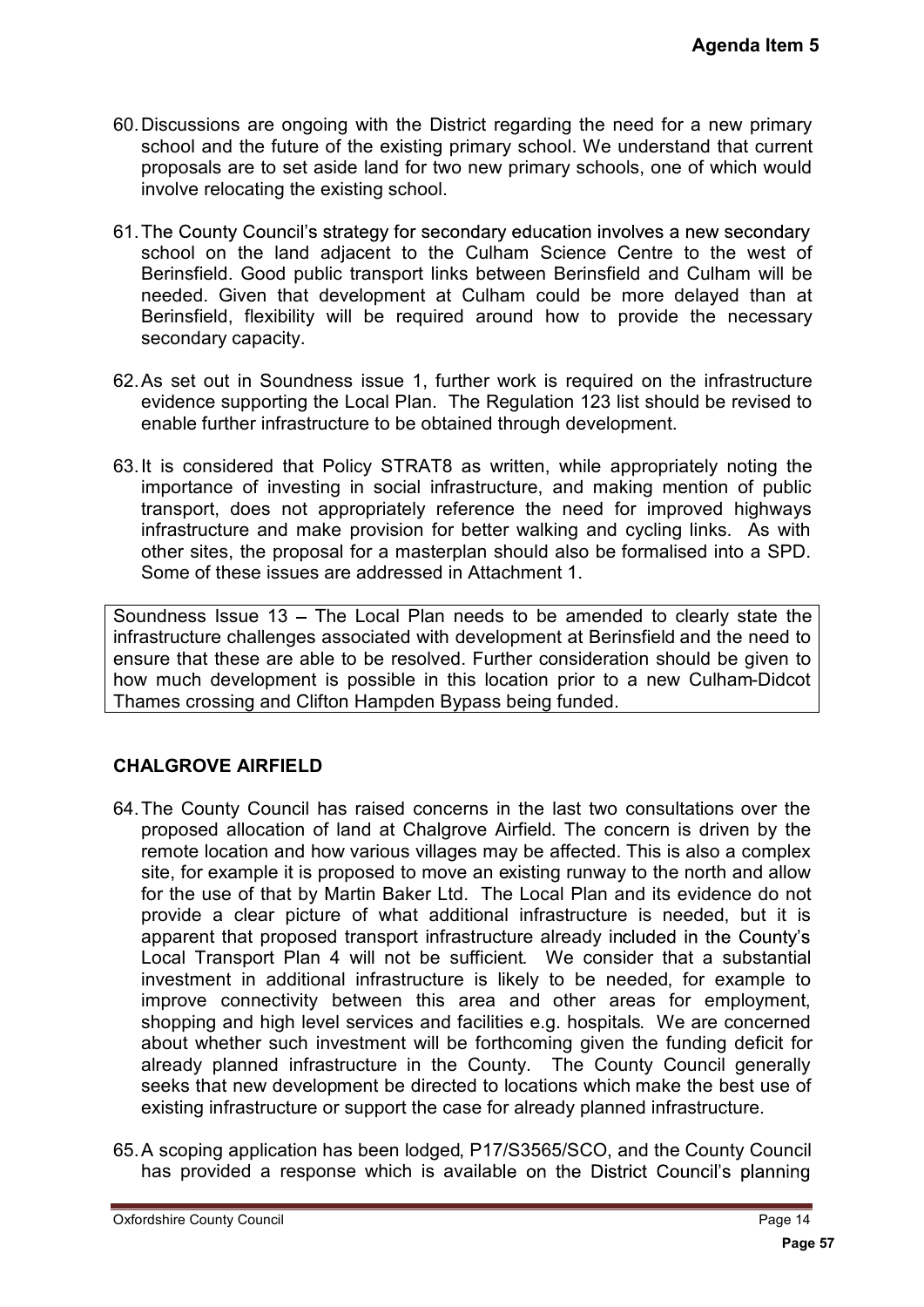application register. The response refers to our understanding that the landowners (the Homes and Communities Agency) will continue to engage with groups at Chalgrove, Cuxham, Stadhampton, Chiselhampton, Watlington, Little Milton, Shirburn, Berrick Salome and Benson amongst others and that it may be that agreements outside of the planning process are appropriate to address some issues.

- 66. The County's key concerns relate to transport infrastructure. Due to the rural location of the site, there is a risk that this will be a car-based development. Although the proposed allocation suggests some local employment and encourages walking and cycling links, there will be effects on the highway network. The Evaluation of Transport Impacts does not, to date, adequately address this, as set out later in this response.
- 67. The County's concerns around education infrastructure are more straightforward to address than transport, but still require a range of actions to be successfully implemented. To address primary and early years education needs, two new primary schools in addition to the existing one in the village of Chalgrove are likely to be needed, and other child care facilities may be required. To address secondary school capacity, the County Council's strategy involves relocating Icknield Community College to a new secondary school site on Chalgrove Airfield. The alternative of enlarging Icknield Community College through procuring additional land in its current location at Watlington is not as attractive. Having two competing small secondary schools in close proximity is not an alternative that is acceptable from a strategic perspective.
- 68.We are aware that the Homes and Communities Agency wrote to the District Council on 31 August 2017 about infrastructure improvements, and that letter is on the Chalgrove Airfield development website. It refers to the Homes and Communities Agency being committed to funding for the schools, which the County Council welcomes. In respect of transport, the letter sets out some proposals, but it is our view that these are not sufficient to establish that the allocation is deliverable. For example:
- Agenda Item 5<br>
ding that the<br>
ding that the<br>
dengage with<br>
atlington, Little<br>
that it may be<br>
address some<br>
ue to the rural<br>
development.<br>
ployment and<br>
ployment and<br>
the highway<br>
te, adequately<br>
straightforward<br>
es reloca  $\bullet$ There are commitments relating to part funding new edge roads or bypasses at Watlington, Stadhampton and Benson. The County Council queried the proposed safeguarding in its May 2017 comments and maintains a number of these queries, as set out later in this response in respect of the safeguarding and the ETI. It is not clear what the wider impacts of such new roads are. It is not our understanding that there are any legal agreements with landowners at this stage to bring about such roads. Whether the County Council would be able to suggest the imposition of a Grampian Condition (that is a condition preventing development until such an edge road / bypass is funded or built) is unclear as such conditions can normally only be imposed where there is reasonable certainty over the infrastructure improvement coming forward within a specific timeframe.
	- There is a commitment to funding and delivering a scheme at Hollandtide  $\bullet$ Lane to improve highway safety and accommodate a greater volume of traffic. Improving Hollandtide Lane will potentially lessen impacts on other settlements such as Stadhampton and Berrick Salome as it will provide a more direct traffic route between Chalgrove Airfield and Benson. However, it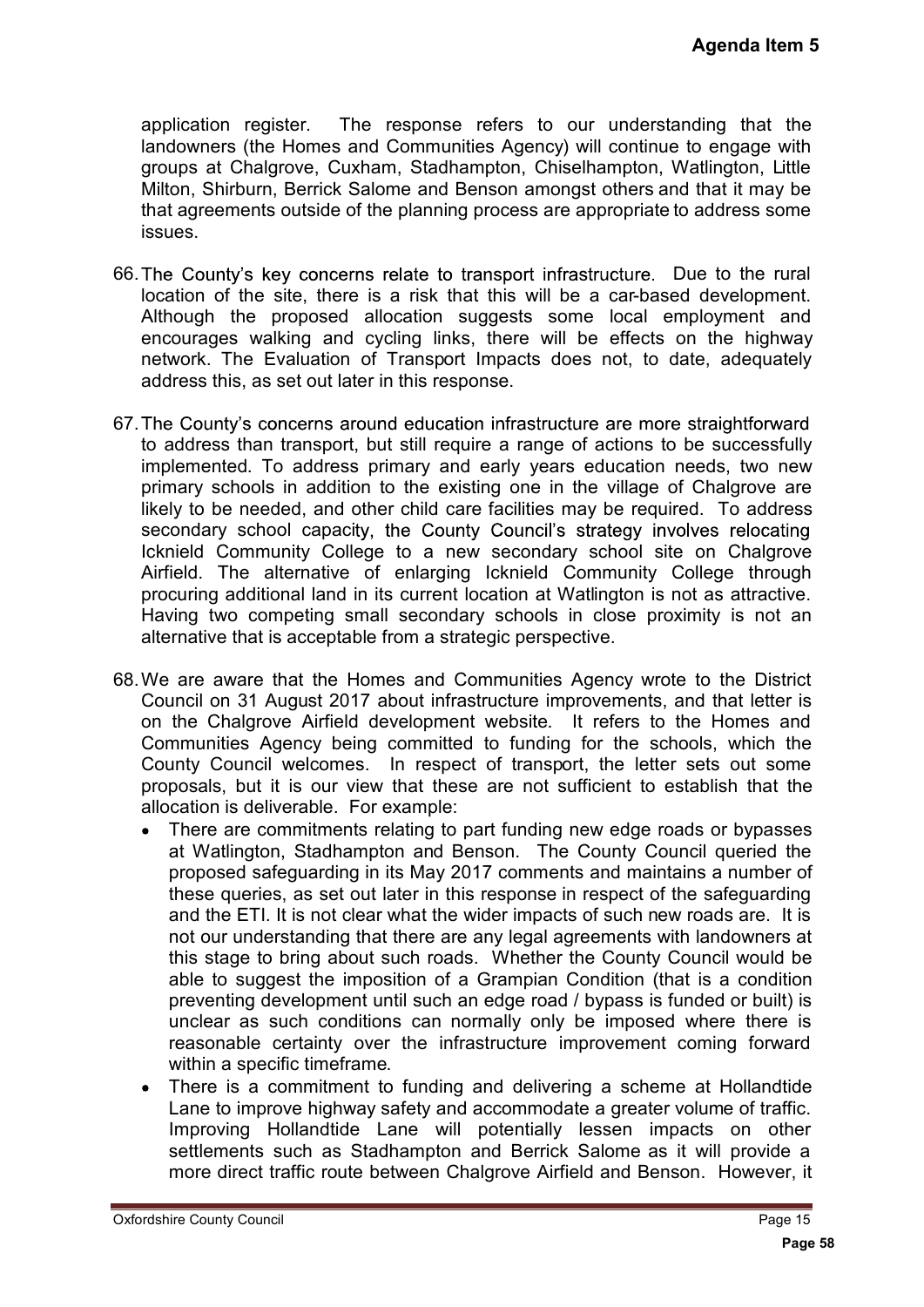is not clear what the wider traffic impacts of this are, and there has been no assessment to date in the ETI. There is no safeguarding proposed to provide for widening the road and it is not clear whether compulsory purchase of land might be required.

- There is a commitment to improving bus services which is welcomed, but  $\bullet$ support to pump-prime services should be based on services becoming eventually commercial.
- The letter does not identify what measures may be needed in respect of ratrunning, and impacts on villages such as Little Milton and Cuxham.
- 69.At this stage, given the information available, we are not able to comment on whether the transport impacts of development at Chalgrove Airfield will be able to be mitigated sufficiently for an application for the scale of development proposed. We foresee that there will be additional or alternative transport mitigation works required to those set out in the August 2017 letter, once further assessment has been undertaken. For example, since then, further to the ETI work to date it is apparent that there will be a requirement to improve Golden Balls roundabout.

Soundness Issue 14 - Further evidence is needed to be confident that the infrastructure challenges associated with development at Chalgrove Airfield are able to be addressed. If confidence can be achieved, then the Local Plan will need to be amended to better set out the infrastructure requirements and likely phasing of development having regard to the timescales for providing the necessary infrastructure.

#### **WHEATLEY**

- 70.The redevelopment of the Wheatley Oxford Brookes site for some 300 houses is a relatively small scale allocation which raises no strategic issues for the County Council. The District Council's decision to retain this land in the Green Belt is not a matter that requires comment from the County.
- 71.The proposal to remove a further area of land from the Green Belt at Wheatley to allow for an allocation to proceed in a Neighbourhood Plan also raises no strategic issues.
- 72.Development of some 300 houses on the site would need to address bus services as well as cycle and walking links. The Policy STRAT10 omits the former issue, which should be added to help ensure that the policy is effective, as set out in the box below.
- **Agenda Item 5**<br>
e has been no<br>
sed to provide<br>
irchase of land<br>
welcomed, but<br>
ces becoming<br>
respect of ratam.<br>
Docomment on<br>
will be able to<br>
itigation works<br>
sessment has<br>
nk to date it is<br>
will need to be<br>
will need 73.A scoping application P16/S3686/SCO was made in 2016 by the landowners for up to 750 dwellings. The County's response raised concerns as that quantum of development would not be able to be absorbed by the existing schools without expansion. A larger quantity of housing would also have additional transport implications. It should be made clear in the allocation what the acceptable quantum of housing is, as 'at least 300' provides little guidance. It is recommended that this is replaced with 'approximately 300' as set out in the box below unless by the time this is considered by the Inspector it has become clear,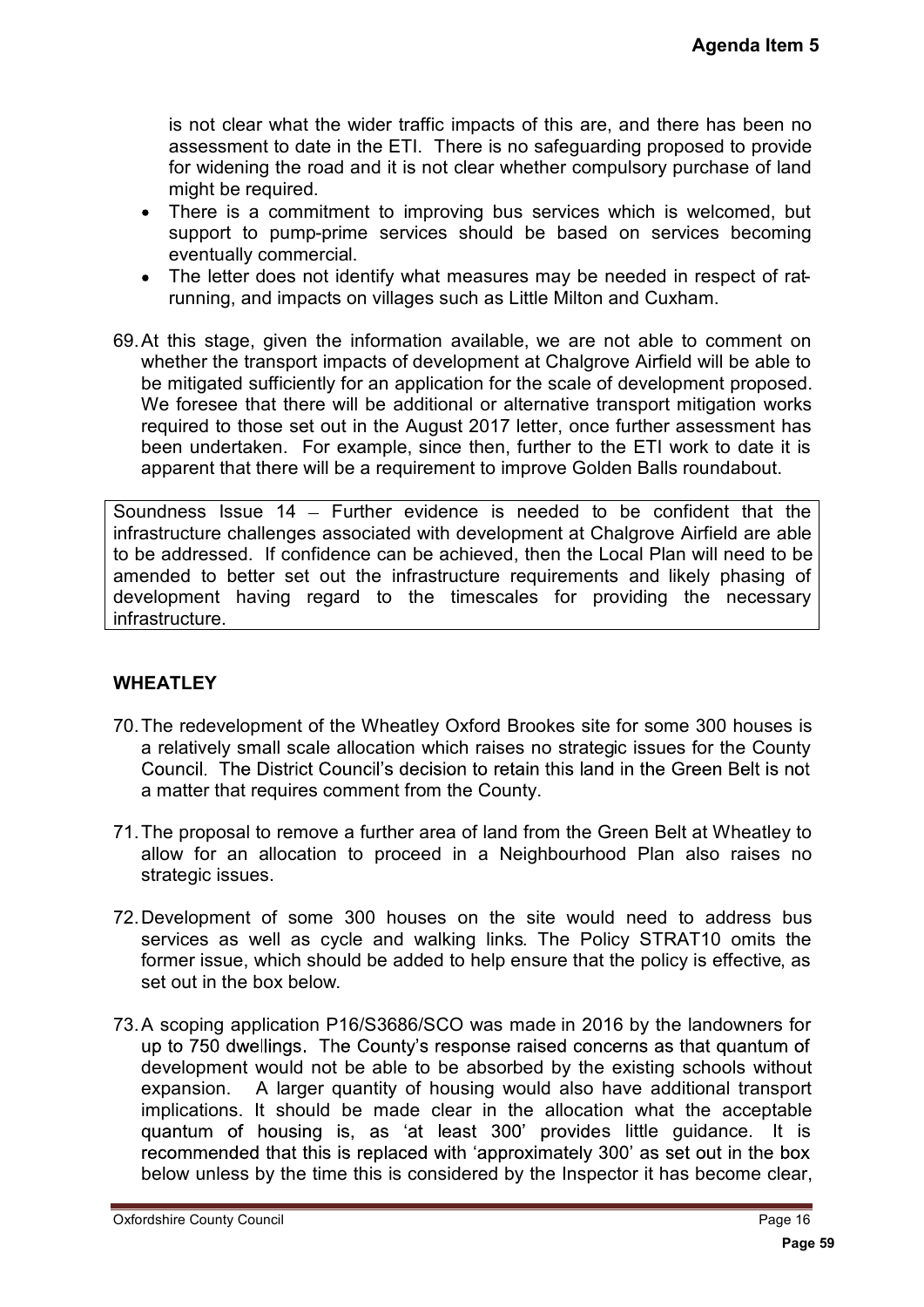through negotiations, that more housing can be catered for by a local primary school expansion and transport effects can be mitigated in which case the agreed number can be included.

Soundness Issue 15 - Policy STRAT10 text - amendments are required to specifically refer to the need to deliver public transport improvements, and to clarify that the land should deliver approximately 300 homes. Suggested amendments follow:

Land at Wheatley campus will be developed to deliver at least approximately 300 new homes.

 $ix$  – support for bus services through the site.

#### **DIDCOT**

74.The County Council responded on the Didcot Garden Town Proposed Delivery Plan in July 2017. The County Council supports the delivery of housing and economic growth in Didcot.

#### **HENLEY-ON-THAMES, THAME AND WALLINGFORD**

- 75.The County Council considers that there is scope for suitable sites to be found at Thame for the 510 additional houses suggested, and at Wallingford for the 295 additional houses suggested. To help ensure that developments can viably address transport mitigation measures, larger sites are preferable. There is a recent resolution to approve development for some 502 homes at Wallingford which the County Council did not object to  $(P16/S4275/O - resolution 8<sup>th</sup>)$ November 2017).
- 76.We set out our concerns about additional housing at Henley-on-Thames in our response to the Second Preferred Options in May 2017. The numbers have been amended so that Henley-on-Thames has a reduced requirement, now 350 houses. The County Council remains concerned that suitable sites will be difficult to find for that number of houses given that the transport network in the area is over capacity, but accepts that the issue may be able to be addressed through the Neighbourhood Plan process. As Henley is outside the area of detailed modelling in the Oxfordshire Strategic Model, additional transport evidence will be needed to support a revised Henley and Harpsden Neighbourhood Plan assessing the impacts on the transport network and proposed mitigation measures. **Agenda Item 5**<br> **Pagenda Item 5**<br> **Page 60 Example 1**<br> **Page 60 Example 1**<br> **Page 60 C**<br> **Page 60 C**<br> **Page 7**<br> **Page 7**<br> **Page 17**<br> **Page 17**<br> **Page 17**<br> **Page 17**<br> **Page 40**<br> **Page 17**<br> **Page 40**<br> **Page 17**<br> **Pa**

## **LARGER VILLAGES**

77.The Local Plan clearly sets out the housing numbers that must be met at the larger villages (Benson: 0; Berinsfield: 0 due to strategic site; Chalgrove: 0 due to strategic site; Chinnor: 0; Cholsey: 175; Crowmarsh Gifford: 110; Goring-on-Thames: 140; Nettlebed: 46 through allocations; Sonning Common: 150; Watlington: 260; Wheatley: 0 due to strategic site; and Woodcote: 160). Given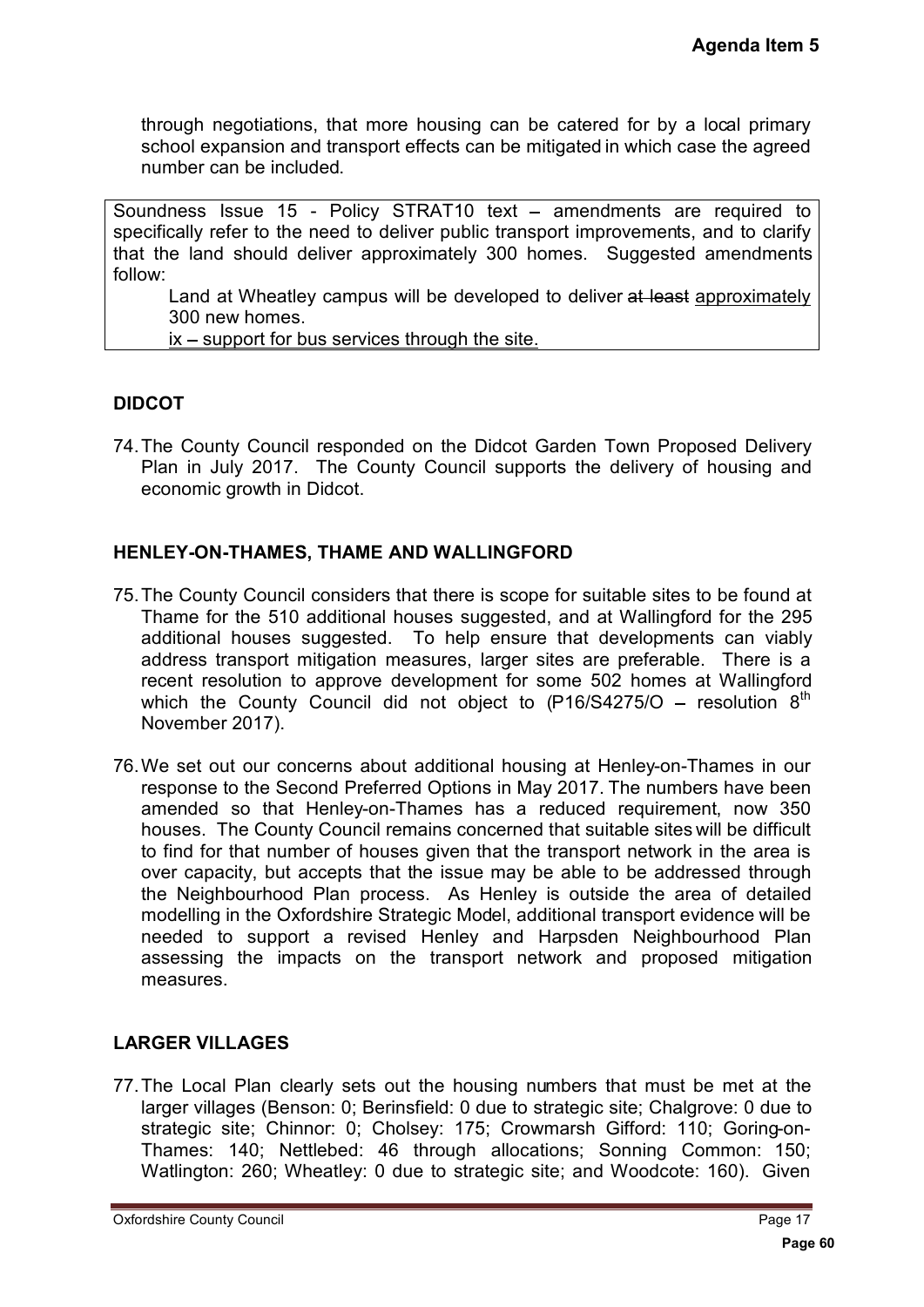the relatively small numbers, the County Council will seek to address any concerns through Neighbourhood Plans or individual applications.

## **Safeguarding for Transport Schemes**

- 78.The County Council generally supports safeguarding for transport schemes. Support for safeguarding does not mean that there is commitment to funding a scheme. Given that ETI work is not complete, it is not known whether additional safeguarding is needed.
- 79.The County Council in its Second Preferred Options comments in May 2017 referred to the need to consider safeguarding to provide for upgrading Culham Station and the railway line in that vicinity. We accept that the policy for the allocation of land (STRAT7) addresses this by indicating that the layout of the development should recognise plans for improvements to Culham Station and any associated future rail capacity upgrades and that safeguarding is not required.
- 80.The route for the Oxford to Cambridge Expressway has yet to be identified. If an agreed route in future includes land within South Oxfordshire, the scheme route should be protected by safeguarding in a review of the Local Plan or Joint Strategic Spatial Plan.
- 81.Comments below refer to each of the proposed safeguarding maps.

#### **DIDCOT-CULHAM RIVER CROSSING AND CLIFTON HAMPDEN BYPASS**

82.We support the proposed safeguarding of two alternative options for the River Crossing road, and land to provide for a Clifton Hampden bypass. Some funding is being sought in the HIF Bid made in September 2017 and some funding is expected to come from developers. The safeguarding should mirror that included in the Vale of White Horse Local Plan Part 2, or be amended to ensure consistency. It is noted that these routes could contain archaeological deposits of such significance as to cause a constraint to development as set out in paragraph 139 of the NPPF. A programme of archaeological evaluation will need to be undertaken before this potential impact can be understood. Agenda Item 5<br>
address any<br>
port schemes.<br>
to funding a<br>
ther additional<br>
in May 2017<br>
rading Culham<br>
policy for the<br>
layout of the<br>
m Station and<br>
arading is not<br>
dentified. If an<br>
scheme route<br>
Plan or Joint<br>
.<br>
.<br> **PASS** 

#### **DIDCOT NORTHERN PERIMETER ROAD**

- 83.The area safeguarded between Hadden Hill A4130 and Lady Grove is known as NPR3 – the third part of the Didcot Northern Perimeter Road at the eastern edge of Didcot. Funding has been achieved for this and work is commencing on detailed design.
- 84.Additional safeguarding has been included for widening along Lady Grove to the B4016. This would provide for widening should it be required in conjunction with an option for the Didcot-Culham River Crossing.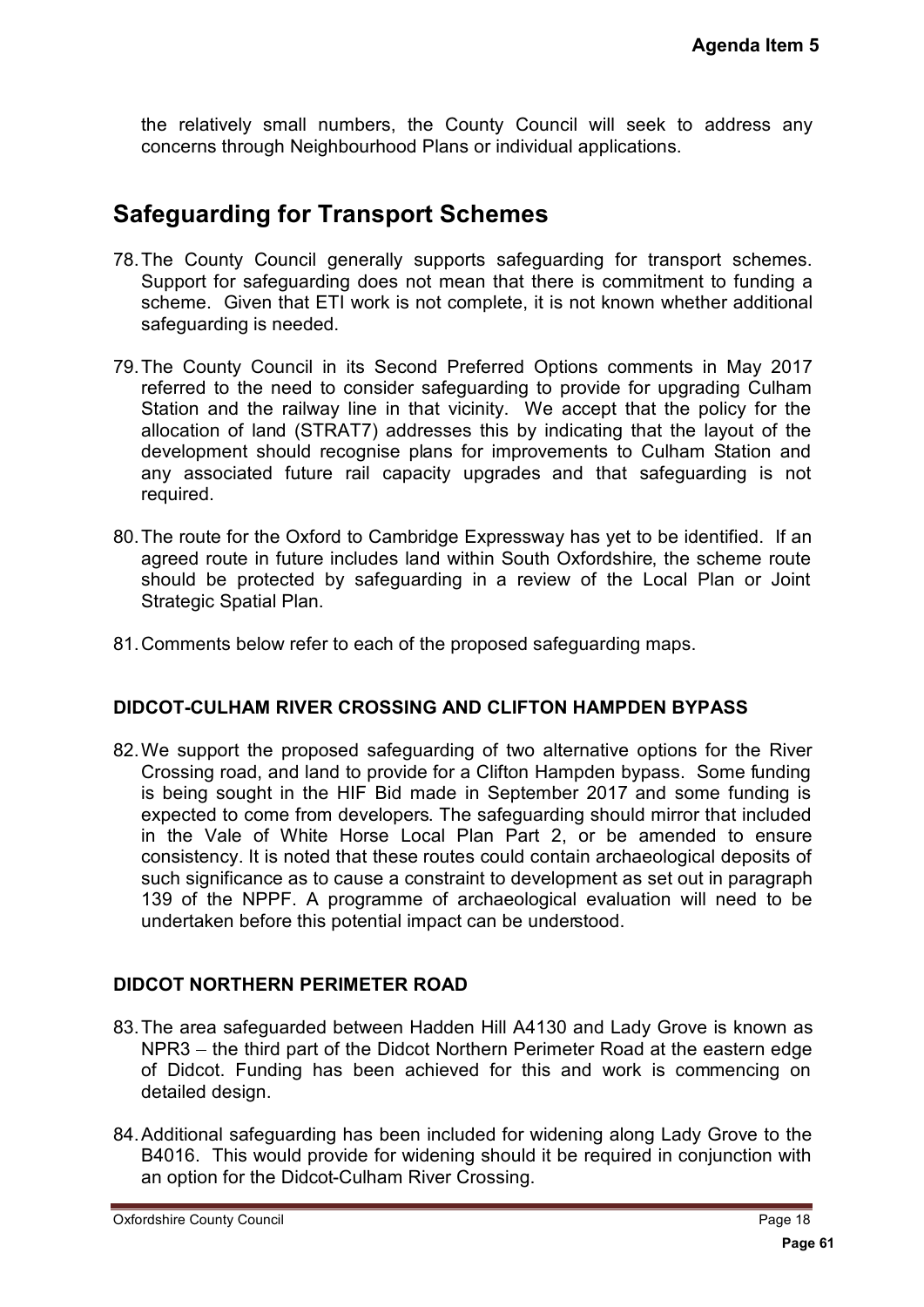### **SCIENCE BRIDGE**

85.Funding is being sought as part of the HIF Bid made in September 2017. The safeguarding mirrors that included in the Vale of White Horse Local Plan Part 1.

#### **A4130 DIDCOT TO WALLINGFORD ROAD SAFETY IMPROVEMENTS**

86.A relatively small area of safeguarding is proposed west of Brightwell-cum-Sotwell around the junction of the Wallingford Road. Developer funding has been sought towards these improvements and the County Council intends to carry out some realigning for safety purposes when funding allows. The scheme 'providing improvements to the A4130 between Didcot and Wallingford' is included in the **County Council's LTP4.** 

#### **SANDFORD PARK AND RIDE SITE**

87. The County supports this safeguarding. This proposal for a new 'outer' Park & Ride site on the A4074 is consistent with that proposed in the Oxford Transport Strategy part of the County Council's Local Transport Plan 4.

#### **DIDCOT CENTRAL CORRIDOR IMPROVEMENTS**

88.This safeguarding is proposed to enable bus priority and other public realm and sustainable transport measures. The District Council is leading with work being done on the Didcot Garden Town project in respect of this.

#### **ABINGDON SOUTHERN BYPASS**

89.This area of safeguarding mirrors that contained in the Vale of White Horse Local Plan Part 1, with only a small part of the scheme within South Oxfordshire. The land is safeguarded to provide for the possibility of a major new road in this location should it become necessary and feasible. Advice from the County Council on archaeological assessment will need to be sought. Funding for such a road is not currently being sought as it is not identified as being required for proposed development in either the Vale of White Horse or South Oxfordshire. Agenda Item 5<br>
ber 2017. The<br>
Plan Part 1.<br> **TS**<br>
Brightwell-cum-<br>
ding has been<br>
des to carry out<br>
eme 'providing<br>
mcluded in the<br>
"
outer' Park &<br>
ford Transport<br>
blic realm and<br>
white the County<br>
the County<br>
the County<br>

#### **BENSON, STADHAMPTON AND WATLINGTON BYPASSES**

90.The safeguarding proposals have not been amended from that included in the Second Preferred Options. The proposals arose from Neighbourhood Plans in the case of Benson and Watlington, and from the Chalgrove Airfield developers in the case of Stadhampton. The potential need for these has been considered in the ETI Stage 2 work and our comments on this are set out later in this response.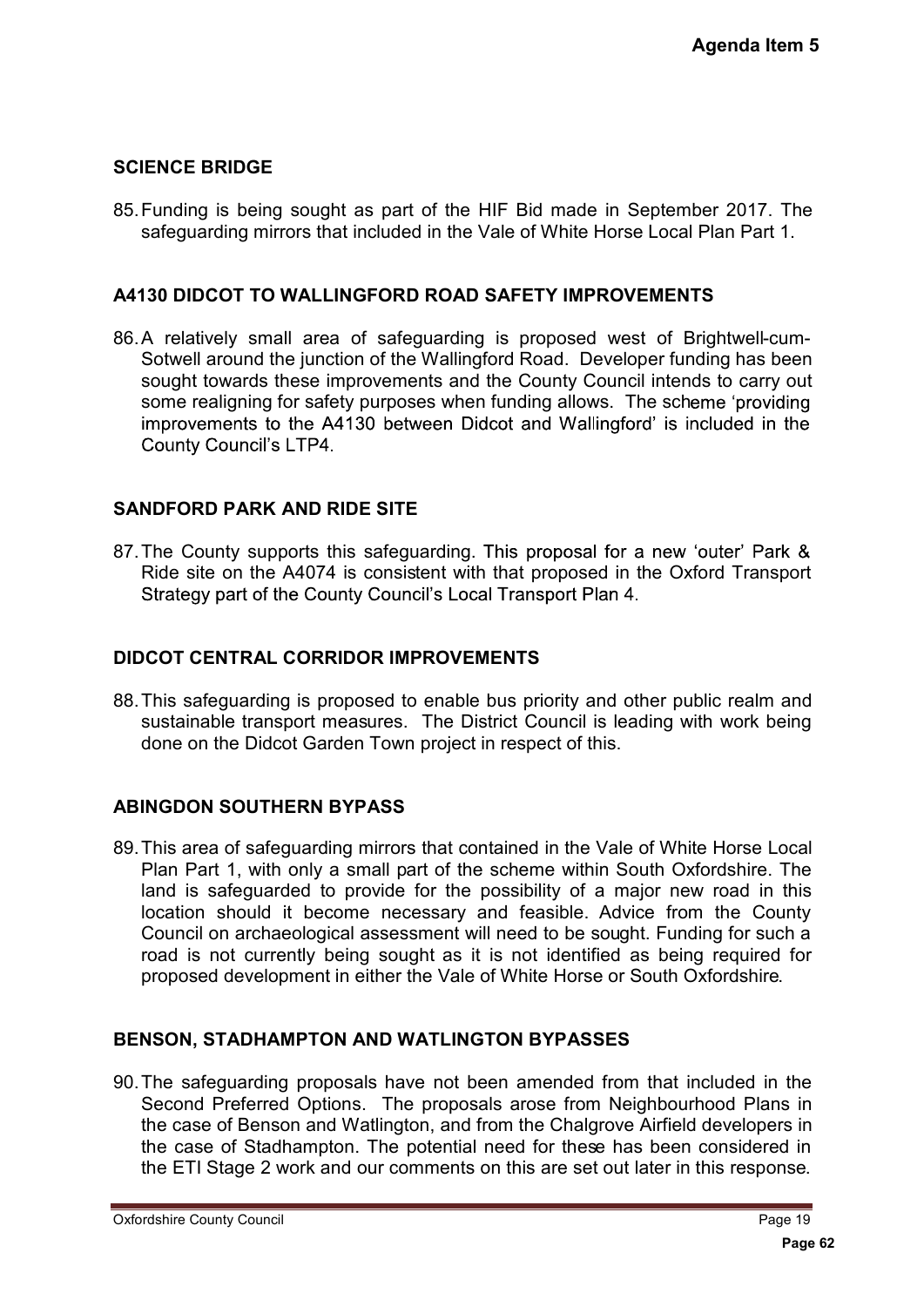Our concerns are primarily about the effects of these on the wider strategic network.

- 91.If the safeguarding proceeds, each area of safeguarding needs to be wide enough to enable such new routes to effectively provide for future traffic by diverting the relevant A or B road. Advice from the County Council on archaeological assessment will need to be sought, and the Stadhampton proposal is identified in an area of particular archaeological interest. A small amendment to the Watlington safeguarding map is likely to be required to reflect ongoing discussions with the site promoters. The Stadhampton safeguarding may need to be amended to better reflect what is required in the area.
- 92.Funding for such bypasses is not being sought by the County Council. The proposed safeguarding of these bypasses appears to be related either to local issues or to the effects of the development at Chalgrove Airfield. Funding would therefore logically come from those sources if it is found that the bypass proposals are necessary and do not divert traffic to cause unacceptable negative effects on other parts of the highway network. Additional funding may also be necessary for traffic calming on those parts of the villages where the A or B road has been diverted. Agenda Item 5<br>
wider strategic<br>
Is to be wide<br>
ture traffic by<br>
ty Council on<br>
Stadhampton<br>
erest. A small<br>
uired to reflect<br>
eguarding may<br>
(<br>
Council. The<br>
either to local<br>
at the bypass<br>
table negative<br>
y may also be<br>
a

#### **HARWELL STRATEGIC LINK ROAD AND SOUTHERN DIDCOT SPINE ROAD**

- 93.Additional safeguarding is proposed for a Southern Didcot Spine Road. Our May 2017 response queried its omission at that stage and we now support its inclusion. Such a spine road is only required if there is development in this location, and would be funded by such development. There is no proposed site allocation in this area, but a development proposal has been scoped (P17/S3029/SCO) and it is understood that a planning application may follow.
- 94.The safeguarding for the Harwell Link Road mirrors that in the Vale of White Horse Local Plan Part 1. The link road is being constructed at present.

#### **A4074/B4015 GOLDEN BALLS JUNCTION**

95.Additional safeguarding to that included at Preferred Options to provide for an improvement to the roundabout at Golden Balls is included and is supported by the County Council as this is shown in the ETI as likely to be needed.

## **Detailed Comments on Evidence**

#### **INFRASTRUCTURE DELIVERY PLAN**

96.There are a number of errors in the Infrastructure Delivery Plan (IDP) published as evidence supporting the Proposed Submission Local Plan. As a number of necessary infrastructure items are either missing or the indicative cost is too low,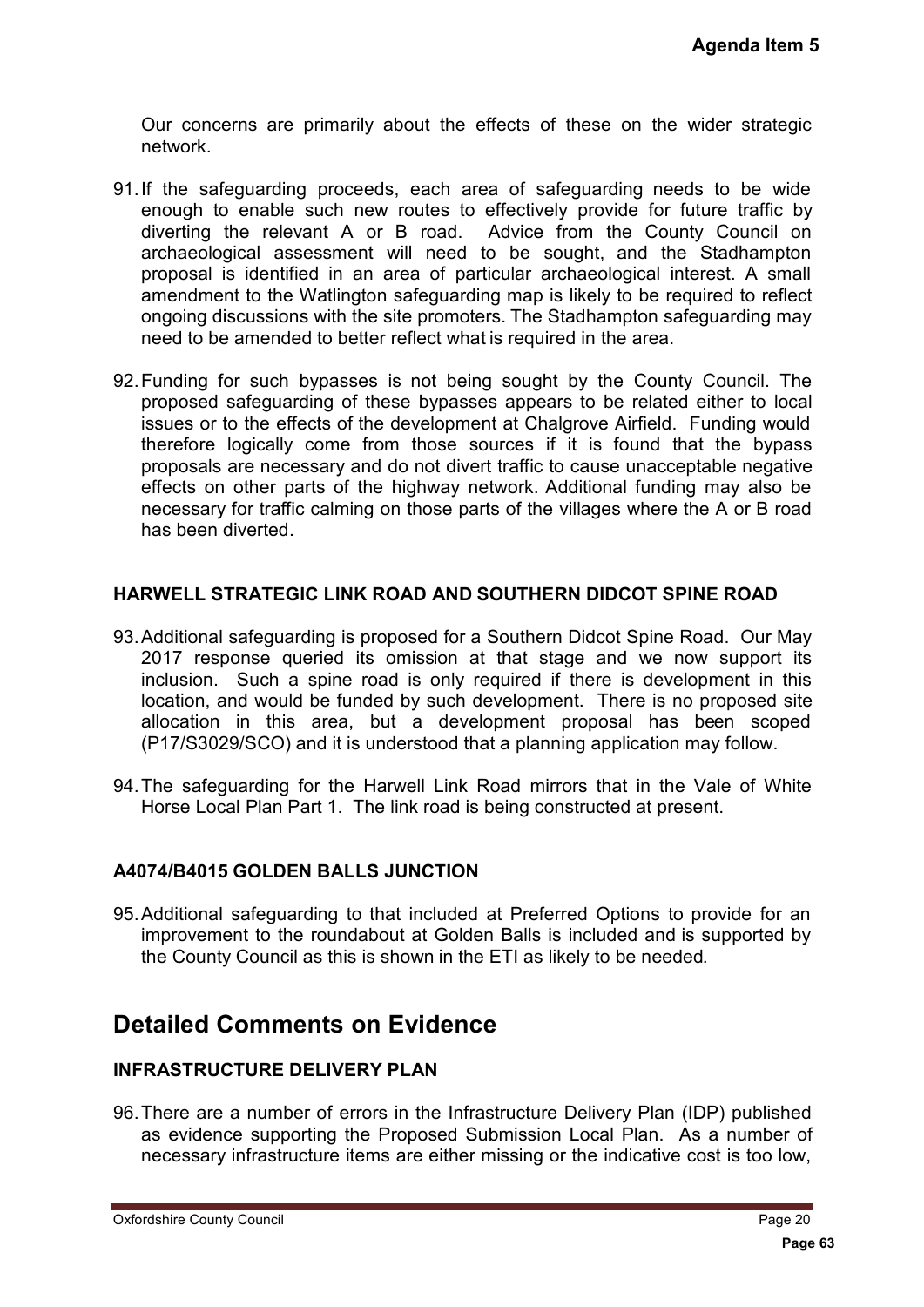this could give the impression that site allocations are more viable than they are in reality.

- 97.The County Council seeks that changes are made to the IDP as soon as possible to inform the Examination. It is noted that the IDP is meant to be viewed as a 'live document' able to be updated. We are happy to share data to help derive appropriate costs.
- 98.The IDP needs to be updated to reflect additional Evaluation of Transport Impacts (ETI) work that is deemed necessary. At the moment, the ETI cannot be relied on to have identified all the optimum transport mitigation measures needed for the proposed development allocations.
- 99.The IDP over-relies on the Sustainable Transport Study which does not adequately identify likely infrastructure improvements, as set out later in this response.
- 100. Some known proposals do not appear to have been referred to in the IDP, for example the proposed Sandford Park & Ride and the Didcot to Wallingford A4130 improvements. The IDP should be checked against the County Council's published Local Transport Plan 4 2016.
- 101. Reference to projects such as the Benson, Watlington and Stadhampton bypasses needs to be carefully reconsidered. These are proposals which are not being led by the County Council, and our concerns about these are stated elsewhere in this response. It is noted also that if these go ahead, then provision also needs to be made for related traffic calming of other roads through the villages.
- 102. Bus service improvements should be provided for in the IDP separately from walking and cycling route improvements. These are currently dealt with inconsistently from area to area.
- 103. It should be made clear that the IDP seeks only to list the forecast infrastructure requirements. The key rationale for the IDP should be to identify broad infrastructure needs for the purpose of assessing whether proposed allocations are viable. Additional infrastructure requirements may result from detailed evidence, such as Transport Assessments, associated with planning applications. Agenda Item 5<br> **Page 64 Page 64 Page 64 Page 64 Page 64 Page 64 Page 64 Page 64 Page 644 Page 644 Page 644 Page 644 Page 644 Page 644 Page 644 Page 644 Page 644 Page 644 Page 644 Page**

## **EVALUATION OF TRANSPORT IMPACTS**

- 104. The Evaluation of Transport Impacts (ETI) work has been conducted too quickly and does not provide sufficient evidence for the County Council to make an informed decision on the transport impacts of the proposed allocations.
- 105. One of the main aims of the ETI is to help identify a package of highway improvements to ensure the Local Plan contributes towards the delivery of sustainable development. This has not been achieved as the ETI work, in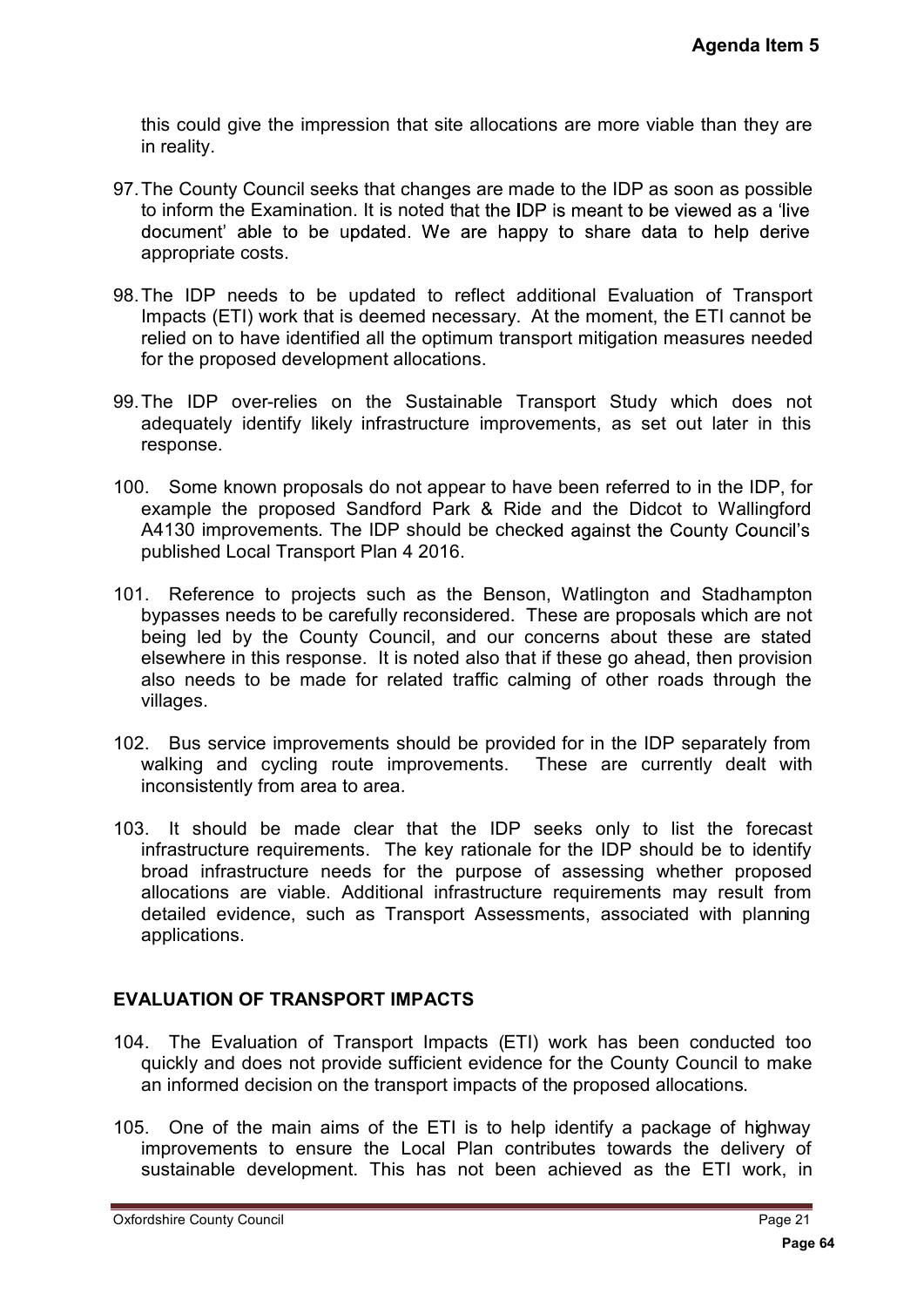particular regarding mitigation, is not complete. This is clearly stated within the ETI, for example at paragraphs 4 and 5.

- 106. Regarding Chalgrove Airfield, the transport evidence to date does not sufficiently prove how the transport infrastructure to support this site can be delivered. If infrastructure to mitigate the impacts of growth does not come forward, Oxfordshire County Council will object when a planning application is submitted.
- 107. In particular, the delivery of proposed bypasses for Watlington, Stadhampton and Benson are extremely complex, involving a number of different development sites and landowners and will require the co-ordination of a number of different stakeholders. At this point in time, it has not been satisfactorily demonstrated to the County Council that these pieces of infrastructure can be delivered. Delivery of Stadhampton bypass, in particular, is of major concern. With Watlington and Benson, although there will be delivery challenges, sites are proposed to be allocated along the alignment of the proposed bypasses in neighbourhood plans to help pay for them. This is not the case for Stadhampton. The schemes are seen as very much development specific and do not have strategic importance. The County Council will not be held liable for delivering these routes and costs associated. Given the requirement for third party land, a robust business case would be required to ensure delivery, potentially via a compulsory purchase order. Agenda Item 5<br>ated within the<br>ated within the<br>ated coes not<br>ones not come<br>application is<br>poses not come<br>application is<br>assumed to the over-<br>of different<br>postage of different<br>and conder of the scheme scheme is chosen in the
- 108. Further work is required in relation to the Abingdon network and how this is performing. Given the proximity of Dalton Barracks and Marcham (in the Vale of White Horse) and Culham and Berinsfield (in South Oxfordshire), a cumulative impacts assessment in Abingdon needs to be conducted to inform the full impact. This work is underway but will not be available until after the Regulation 19 consultation has ended. The County Council is unable to comment meaningfully until it sees this additional evidence.
- 109. It is recognised that OSM is an Oxfordshire wide traffic model so it is difficult for it to exactly represent conditions at a micro scale. However, it would be useful to clarify certain elements and coding within the model and to understand flow forecasts. It seems to be under or over-representing traffic flows at certain locations. These include but are not limited to:
	- A415 at Culham/Clifton Hampden  $\bullet$
	- B4009/B480 (at Watlington)
	- B480 (towards Cowley)
	- B4015
	- $A329$
	- A40 (towards Headington)
	- New river crossing and Clifton Hampden by-pass
- 110. Transport impacts in areas outside the 'area of detailed modelling' in OSM have not been fully assessed. Discussions with neighbouring authorities have taken place regarding the sharing of data but further work is needed to assess transport impacts outside the area of detailed modelling.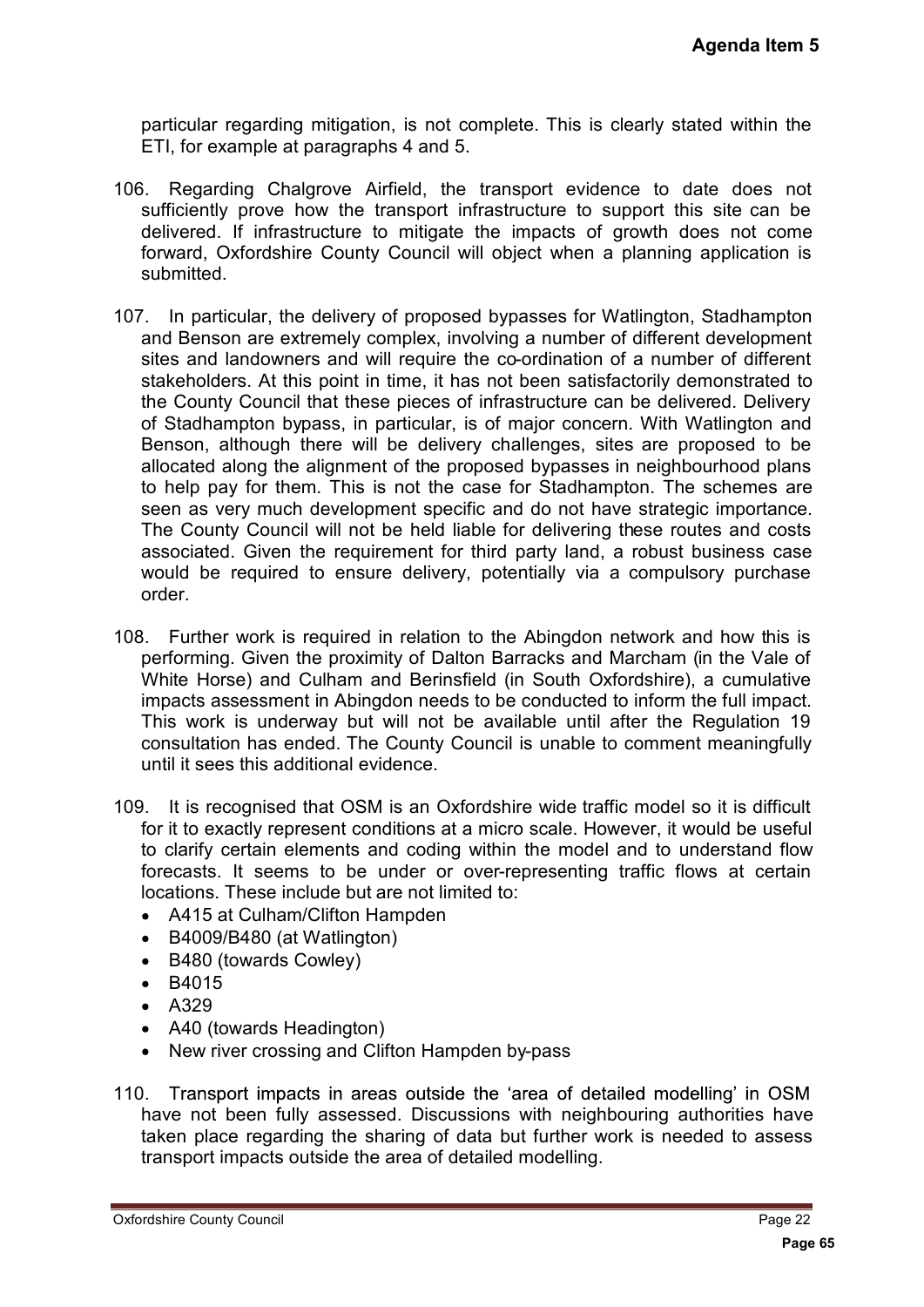- 111. There is no explanation to describe and justify how the various mitigation measures have been chosen and evaluated. Options appraisal is needed to ensure that the correct mitigation schemes have been chosen. Most mitigation has been proposed prior to meaningful assessment through ETI and promoted from the strategic site allocation at Chalgrove.
- 112. Paragraph 5 of the introduction states that more detailed work is on-going between SODC, OCC and others to review the local impacts of proposed developments and potential mitigation measures associated with growth. We welcome the opportunity to conduct further work on mitigation measures with SODC, but are concerned about the amount of work still to be done and the timescales associated with this to support SODC's Local Plan and Examination in Public.
- 113. Due to the strategic nature of the ETI, the assessment of transport impacts focuses on District wide impacts and impacts along particular key corridors. The impacts on other roads e.g. through villages, are not examined in depth. This has impacts on the assessment of mitigation scenario (a) for example in the Stage 2 ETI (the removal of non-funded infrastructure) as the impacts of the removal of Culham to Didcot river crossing and Clifton Hampden bypass on surrounding villages and local routes is not examined in the report. This lack of explanation downplays the importance of unfunded mitigation that has been removed from this scenario, in particular Culham to Didcot river crossing, as it does not explore the impacts on Culham and Clifton Hampden bridges and on nearby villages such as Long Wittenham and Sutton Courtenay and A4130 from Milton Interchange to Didcot. It is these links, in part, that the infrastructure is designed to mitigate. **Agenda Item 5**<br>
ious mitigation<br>
is needed to<br>
is needed to<br>
Most mitigation<br>
and promoted<br>
ork is on-going<br>
is of proposed<br>
h growth. We<br>
measures with<br>
done and the<br>
Examination in<br>
nsport impacts<br>
corridors. The<br>
lepth
- 114. In Paragraph 5.2.2, the forecast flow difference between Local Plan and Do Minimum show a slight reduction in trips along the M40 / A40 corridor in the PM peak. In this case (i.e. prior to the inclusion of any mitigation), the report states that this reduction is likely to be due to some of the traffic moving away from South Oxfordshire to other locations which may be more attractive in transport terms. This requires further explanation. The report also states that flows will increase along the B480, likely to be related to additional dwellings at Chalgrove and Watlington.
- 115. Paragraph 6.3.2 refers to flow impacts under mitigation scenario (b1) and states that traffic flows will reduce on the A40 and increase on the B480, likely to be due to Watlington and Stadhampton bypasses. We have reservations as to the validity of this assessment which therefore warrants further investigation. The impacts of proposed growth and mitigation on the A40 and B480 need to be examined in more depth, in particular the scale of changes and the reasons for them. The County Council would not support the delivery of new transport infrastructure which would lead to traffic diverting off the M40 /A40 corridor and onto the B480 as an alternative route to and from Oxford. The B480 is a B road and passes through a number of rural villages and should not be used as a substitute for an A road. Further work to examine the impacts of proposed mitigation measures for the Chalgrove Airfield strategic site is essential, in particular to assess the impacts on other roads and settlements in the area. This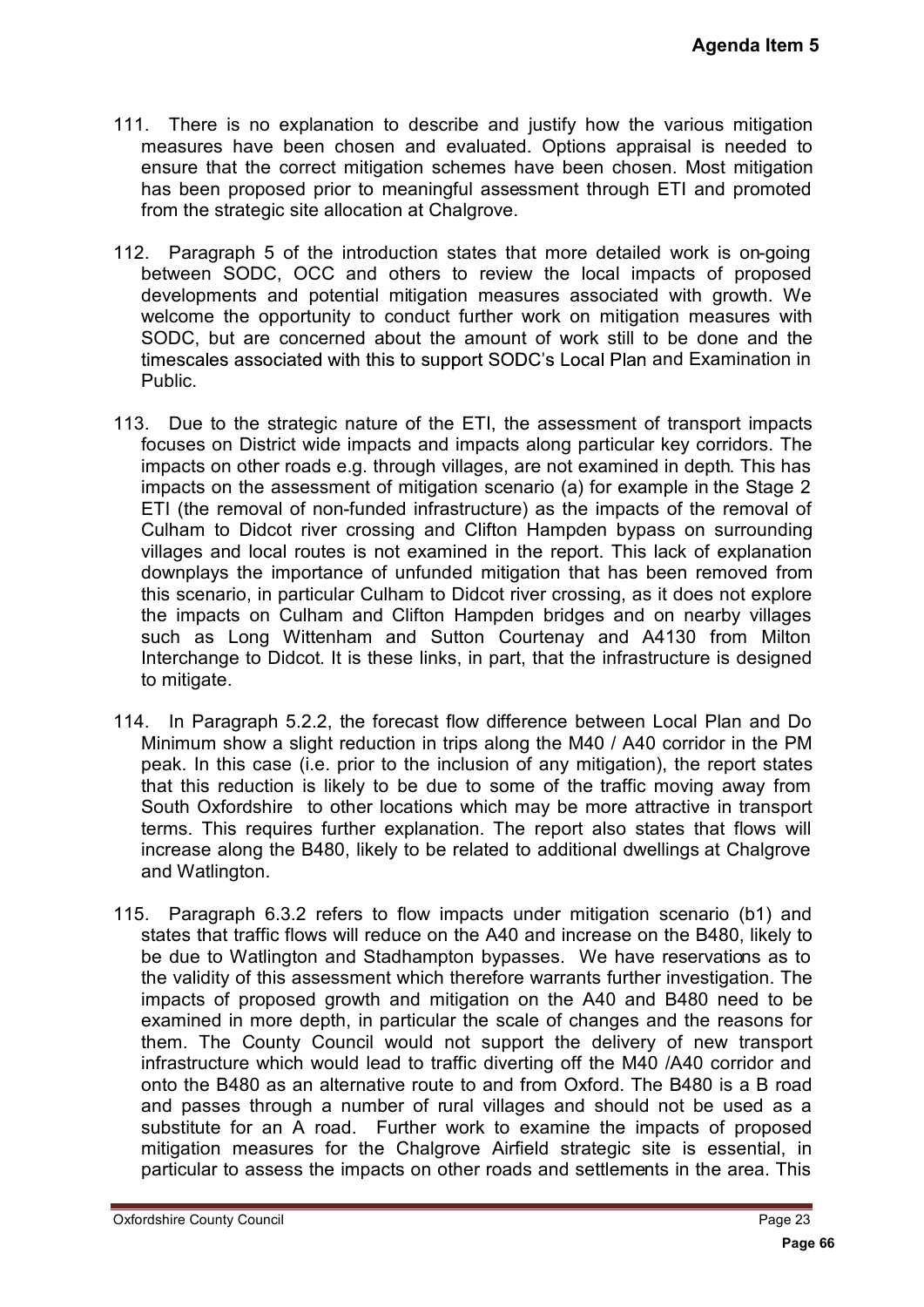needs to take place before OCC can support a strategic allocation at Chalgrove Airfield.

- 116. Paragraph 3.2 of the ETI Stage 2 explains that the results of the model show a mode shift from bus and rail to the car which suggests that transport accessibility may need to be considered further as part of the Local Plan. This demonstrates the importance of proposed allocations being able to provide good public transport to serve the sites, in order to provide opportunities and alternatives to the private car. This is especially relevant to places such as Chalgrove Airfield which is in a rural location and with relatively poor public transport accessibility, Berinsfield which benefits from public transport serving the A4074 but is too far for most to walk from the proposed development site, and Culham which has no existing bus service (although proximity to the rail station is a benefit). The Sustainable Transport Study does look at options for improving bus services in Oxfordshire, but further work is needed to ensure that the ideas presented are deliverable and commercially sustainable. Agenda Item 5<br>
a at Chalgrove<br>
be model show<br>
that transport<br>
boxide good<br>
ortunities and<br>
laces such as<br>
ly poor public<br>
ment site, and<br>
e rail station is<br>
for improving<br>
that the ideas<br>
the proposed<br>
Stadhampton<br>
lage, i
- 117. A further concern identified in the ETI is the alignment of the proposed Stadhampton bypass. The model shows that although such a Stadhampton bypass appears to help to reduce traffic travelling through that village, issues at Chiselhampton near the junction of the B480 and B4015 are not addressed.
- 118. It may be that additional or alternative proposals to mitigate transport effects from the proposed allocations are required. Some work was done within the ETI, for example to explore the need for a Nuneham Courtenay bypass. Although there are capacity issues identified on the A4074, a bypass at Nuneham Courtenay is shown to do little other than move the capacity issues towards Oxford, and therefore is correctly not proposed.
- 119. It has been suggested by the Homes and Communities Agency that Hollandtide Lane will be upgraded as part of the transport mitigation for Chalgrove Airfield. Improvements could help to redirect traffic travelling between Benson and Chalgrove Airfield away from other roads which would impact on villages. However, at this stage it is unclear what improvements are suggested, there is no safeguarding for widening in the Local Plan and the suggestion has not been modelled.
- 120. The impacts of identified new road proposals not being delivered before development commences is not examined. At the present time the Didcot-Culham River Crossing is not funded, although a bid for government funding was made in September 2017. It is assessed that the River Crossing is needed for development on the land adjoining the Culham Science Centre, and to some extent for development at Berinsfield. It is also needed to some extent for already committed development in Didcot.
- 121. There are parts of the highways network which are shown to be over capacity in the Local Plan scenarios but no mitigation has been tested or proposed as part of the ETI, e.g. A415, A40 on the approaches to Green Road roundabout, A4074 near Berinsfield/ Shillingford / Benson / Crowmarsh; Berinsfield (Fane Drive); A418 Aylebury Road in Thame; parts of the A4130 in Didcot. The reasons for not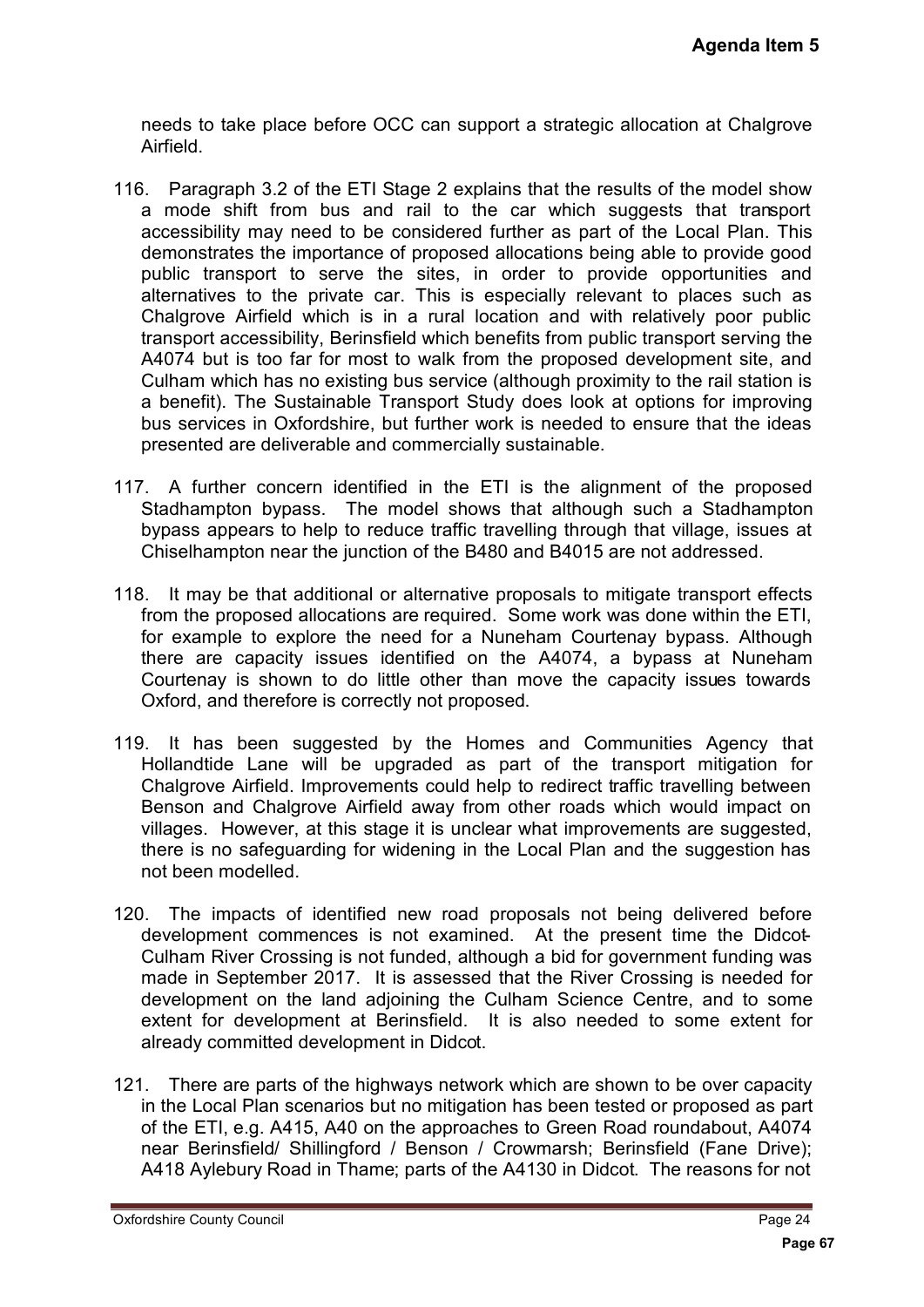seeking to mitigate impacts on the transport network in these areas needs to be provided; alternatively additional transport mitigation needs to be investigated to address these issues.

122. The general approach to highway network performance may not provide the best measure of localised junctions. It is at these key nodes where capacity issues exist. Further and more detailed work will need to be conducted as development sites progress. This should include appropriate modelling packages with robust traffic flow data including queue length surveys.

#### **SUSTAINABILITY APPRAISAL**

- 123. The rigour of the sustainability appraisal is questioned further to the soundness issues raised in the rest of this County Council comment.
- 124. With regard to transport, the sustainability appraisal does not adequately describe the public transport network.
- 125. The evaluations of Objective 6 relating to travel choice and reducing reliance on private car are questionable - all strategic sites are awarded top marks. There are clear genuine differences between the sites in this respect, for example sites adjacent to Oxford will have a far greater chance of sustainable bus route operation and more attractive cycling options due to shorter distances and provision of existing infrastructure, which will provide more genuine travel choices and less reliance on private car use than sites located in more remote areas (e.g. Harrington). This is not adequately evaluated. For sites that should score lower, unspecific or unproven interventions are given as reason for awarding top marks, for example: **Agenda Item 5**<br>as needs to be<br>investigated to<br>not provide the<br>vhere capacity<br>conducted as<br>illing packages<br>illing packages<br>illing packages<br>witht.<br>turther to the<br>t.<br>turther to the<br>distances marks. There<br>example sites<br>be bus
	- Chalgrove: Top score is awarded simply because the existing bus service  $\bullet$ provision to Oxford is expected to be improved. The appraisal does not mention the current lack of public transport in all other directions and the likelihood that such services may not be possible to provide on a sustainable commercial basis even with a large development. There is a significant chance the site will have a high level of car usage as a result and low level of genuine travel choice.
	- $\bullet$ Harrington: Top score is awarded to this proposed development next to a motorway junction with no significant existing public transport. This is based simply on unproven potential for a Park & Ride site. There is a significant chance the site will have a high level of car usage as a result and low level of genuine travel choice.
	- Lower Elsfield and Wick Farm: The reasonably close provision of Oxford Parkway station will make driving to it very attractive. However, the proximity of the site to Oxford will make bus operation commercially less costly (therefore more sustainable) and cycle use more attractive when compared to a location remote from Oxford.
	- Thornhill: A site next to an existing transport hub will provide attractive public transport choices.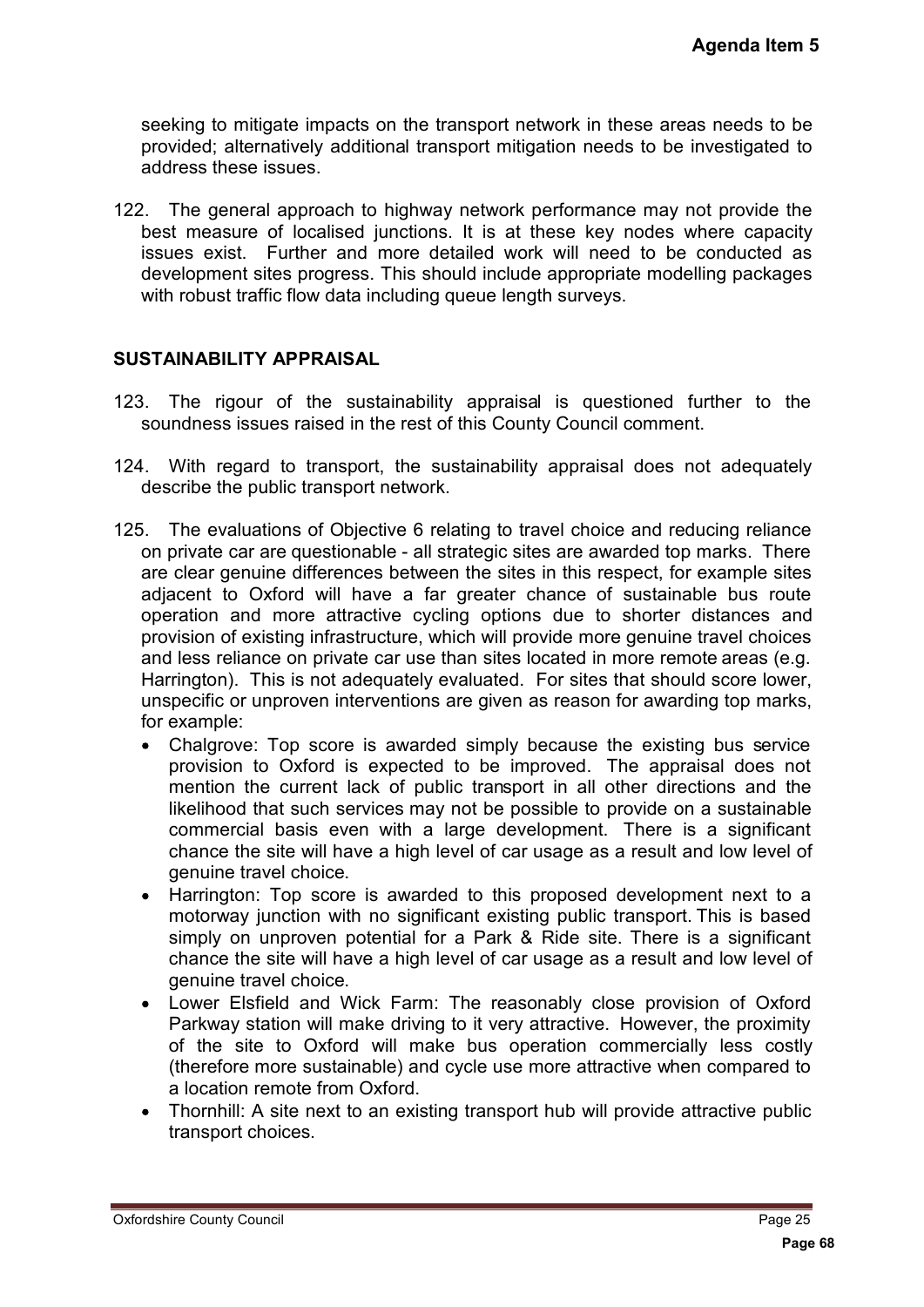- South of Grenoble Road and Northfields: The location next to Oxford makes a commercially sustainable bus operation more likely and cycle use more attractive, providing genuine travel choices and less reliance on car usage.
- Culham sites: There is no existing bus service and a poor train service, therefore sustainability is based on improving these considerably.

#### **SUSTAINABLE TRANSPORT STUDY**

- 126. The Sustainable Transport Study for New Developments, September 2017, provides an initial look at the sustainable transport challenges associated with some of the additional sites. The study does not comprehensively identify all of the issues or interventions required. This is recognised in the Executive Summary itself. Furthermore, some of the proposals put forward are not supported by adequate evidence and may not be taken forward.
- 127. Considerable further work will be required to identify the necessary sustainable transport interventions required for each site. Key issues with the study include:
	- An inadequate information base. For example the existing bus route along the A4074 which stops at Benson and the train station at Cholsey appear not to be recognised. The County Council is already proposing to increase the frequency of the bus route along the A4074 (X39, X40) which serves villages such as Benson. There is also a current bus route between Benson, Wallingford and Cholsey providing a connection to the train station (136).
	- There are recommendations for bus routes which are unlikely to be  $\bullet$ commercially sustainable.
	- $\bullet$ The quotes of costs for bus improvements are provided on an annual basis, implying ongoing subsidy. This is not the way development related bus route improvements are procured - they are procured on a declining subsidy basis ending in a commercially sustainable service that requires no ongoing subsidy.
	- $\bullet$ There is no acknowledgement of the infrastructure required for shuttle buses (i.e. space to fit two buses in a layby).
	- $\bullet$ The Berinsfield to Cowley or Oxford bus and cycle routes are not recommended, despite the importance of the Oxford area for education, employment and services for Berinsfield.

#### **STRATEGIC HOUSING AND ECONOMIC LAND AVAILABILITY ASSESSMENT**

128. The Strategic Housing and Economic Land Availability Assessment (SHELAA) has not been reviewed in detail, but it is noted that in some cases it assesses sites positively although they are not proposed for allocation. This does not in any way restrict comments from the County Council in future should sites be proposed for allocation or planning applications made. It is also noted that in some cases the SHELAA assessment is that sites are not suitable for development and the County Council may disagree with that. The County<br>Council's Property response which includes comments disagreeing with the analysis of sites 891 and 892 is sent separately. **Agenda Item 5**<br>
Oxford makes<br>
ccle use more<br>
car usage.<br>
train service,<br>
y.<br>
btember 2017, ssociated with<br>
y identify all of<br>
the Executive<br>
ward are not<br>
the necessary<br>
sues with the<br>
route along the<br>
appear not to<br>
incr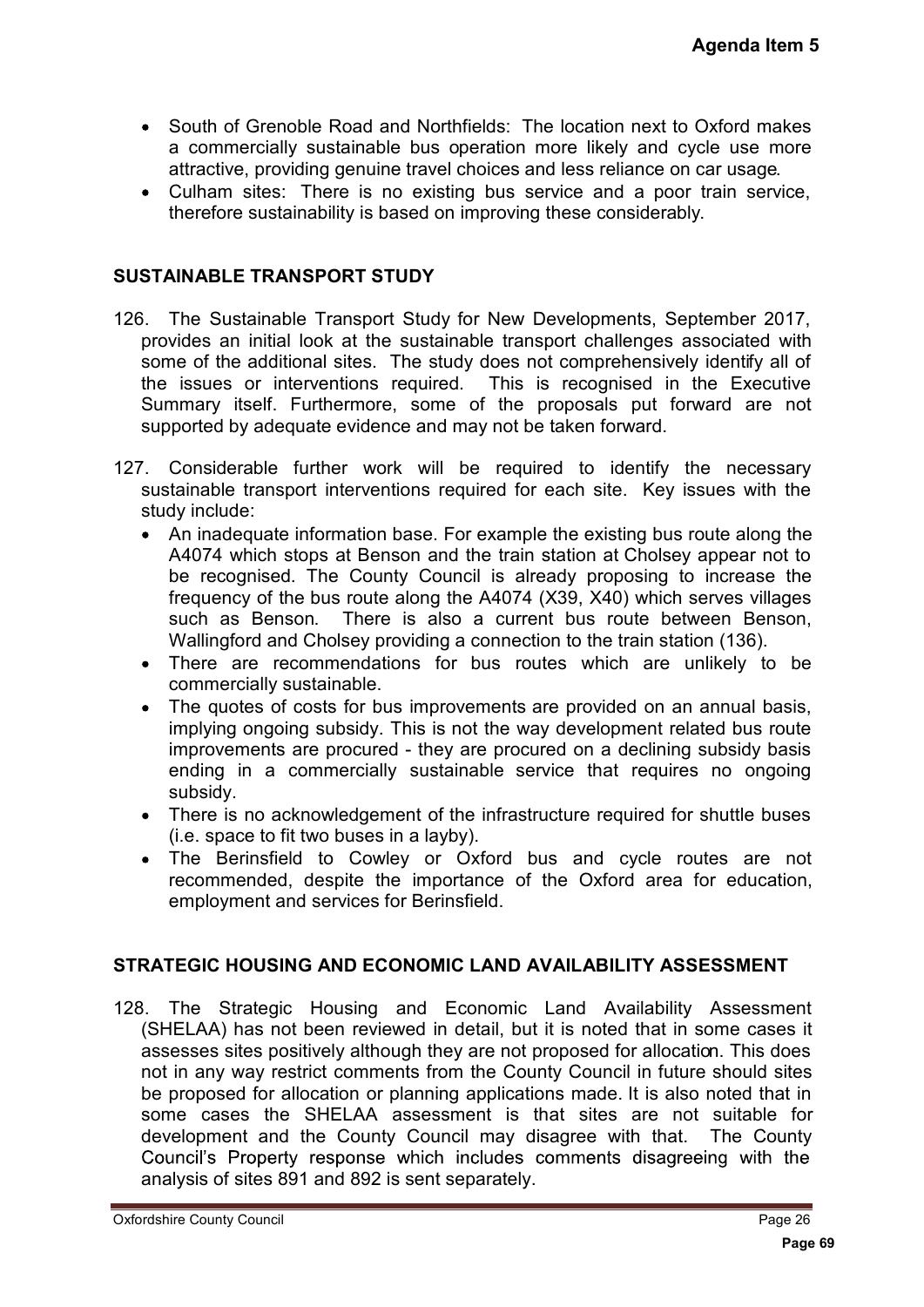# **Attachment 1**

## **SITE ALLOCATION POLICIES**

The Site Allocation policies need to be reviewed for consistency to ensure that they are effective. We seek the following amendments, noting that there may be more amendments needed. **These amendments are suggested separately from any wider concerns about the allocations set out in the main text of our response**.

## **Land Adjacent to Culham - Policy STRAT7:**

i) - Proposals for development will be expected to comply with a Comprehensive Development Framework SPD and contribute to infrastructure in the manner set out in that Framework which will require all phases of development to contribute fairly towards the joint responsibilities for transport, education, open space and other infrastructure.

ii) – transport mitigation measures such as a significant contribution towards a new Thames road crossing between Culham and Didcot Garden Town and the Clifton Hampden bypass.

## **Berinsfield - Policy STRAT8:**

i) - deliver a scheme in accordance with an agreed comprehensive masterplan and strategy for the regeneration of Berinsfield a Comprehensive Development Framework SPD and contribute to infrastructure in the manner set out in that Framework which will require all phases of development to contribute fairly towards the joint responsibilities for transport, education, open space and other infrastructure. ii) - meet the entire cost of the necessary regeneration package, including social, **Agenda Item 5**<br>
sure that they<br>
may be more<br>
tely from any<br>
interpance.<br>
<u>Comprehensive</u><br>
manner set out<br>
ontribute fairly<br>
acce and other<br>
nowards a new<br>
nasterplan and<br>
<u>Development</u><br>
nasterplan and<br>
<u>Development</u><br>
<u>nas</u>

environmental, recreation, housing and public services infrastructure

iii) - transport mitigation measures

 $iv$ ) – improvements to the cycling and walking network, including to an off-road route between Berinsfield and the edge of Oxford largely following the line of the Roman road.

v) - sufficient additional education capacity, likely to be two primary schools on site and a contribution to a new secondary school

viii) – Provide for public transport facilities and connections within the village and to and from the surrounding area by pump-priming new and improved services

## **Chalgrove Airfield - Policy STRAT 9**

x) Provide for public transport by pump-priming new and improved services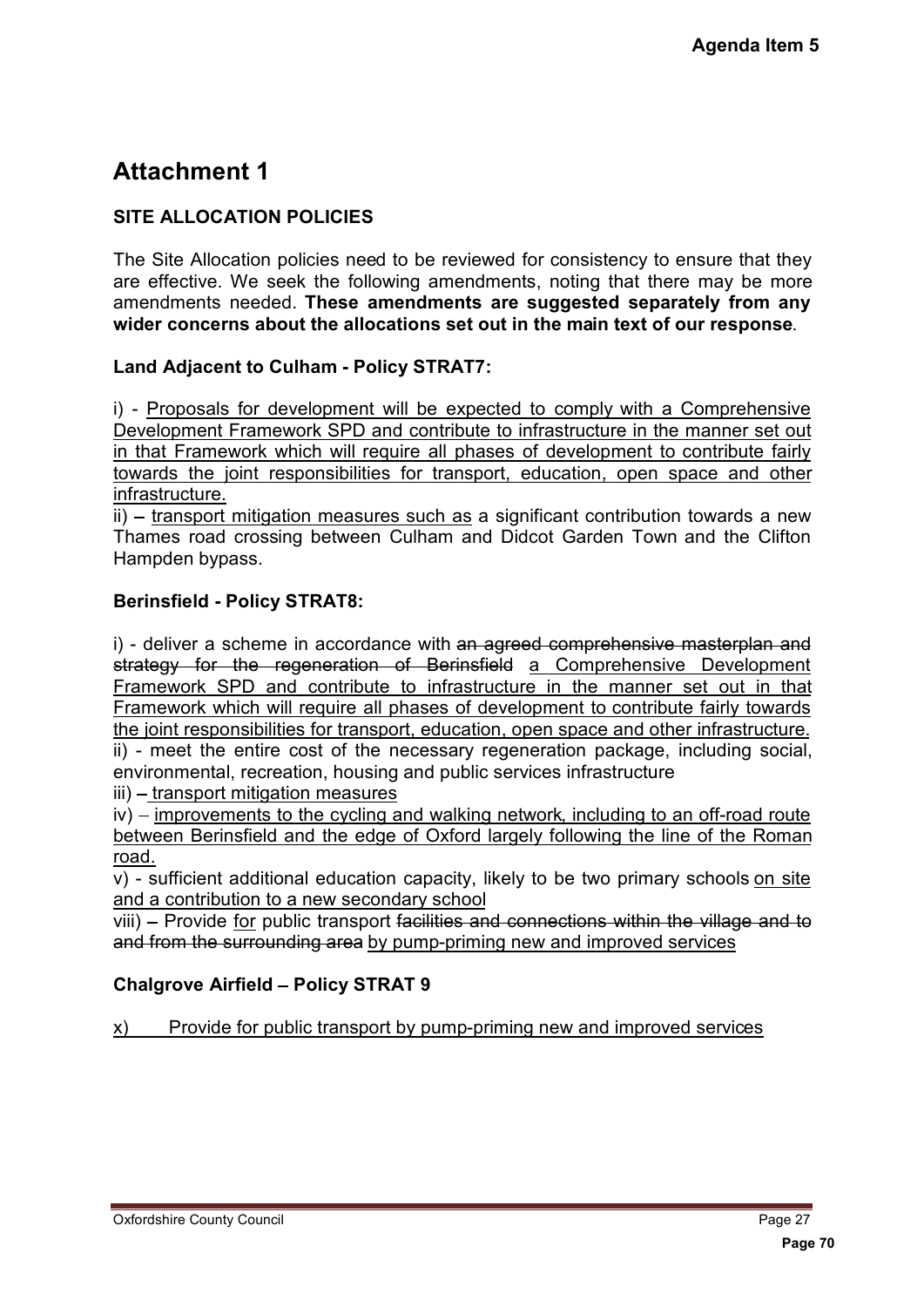| South Oxfordshire<br><b>District Council</b>                                                         |                                                                                               |  | Ref:                       |
|------------------------------------------------------------------------------------------------------|-----------------------------------------------------------------------------------------------|--|----------------------------|
| <b>Listening Learning Leading</b>                                                                    | South Oxfordshire Local Plan 2033<br><b>Publication Version</b><br><b>Representation Form</b> |  | (For official<br>use only) |
| South Oxfordshire<br>Name of the Local Plan to which this representation relates:<br>Local Plan 2033 |                                                                                               |  |                            |

# **Part A**

|                                                                                              |                                                                                                                                                                           | <b>Agenda Item 5</b>                 |
|----------------------------------------------------------------------------------------------|---------------------------------------------------------------------------------------------------------------------------------------------------------------------------|--------------------------------------|
|                                                                                              |                                                                                                                                                                           |                                      |
| South Oxfordshire                                                                            |                                                                                                                                                                           | Ref:                                 |
| <b>District Council</b><br><b>Listening Learning Leading</b>                                 | <b>South Oxfordshire Local Plan 2033</b><br><b>Publication Version</b><br><b>Representation Form</b>                                                                      | (For official<br>use only)           |
|                                                                                              | Name of the Local Plan to which this representation relates:                                                                                                              | South Oxfordshire<br>Local Plan 2033 |
| or email planning.policy@southoxon.gov.uk                                                    | Please return by 5pm on Thursday 30 November 2017 to: Planning Policy, South<br>Oxfordshire District Council, 135 Eastern Avenue, Milton Park, Milton, Abingdon, OX14 4SB |                                      |
| This form has two parts:<br><b>Part A - Personal Details</b><br>wish to make.                | <b>Part B</b> – Your representation(s). Please fill in a separate sheet for each representation you                                                                       |                                      |
| <b>Part A</b>                                                                                |                                                                                                                                                                           |                                      |
| 1. Personal Details*<br>boxes below but complete the full contact details of the agent in 2. | *If an agent is appointed, please complete only the Title, Name and Organisation                                                                                          | 2. Agent's Details (if applicable)   |
| Title                                                                                        | Mrs                                                                                                                                                                       |                                      |
| <b>First Name</b>                                                                            | Susan                                                                                                                                                                     |                                      |
| <b>Last Name</b>                                                                             | Halliwell                                                                                                                                                                 |                                      |
| <b>Job Title</b> (where relevant)                                                            | Director for Planning and Place                                                                                                                                           |                                      |
| Organisation<br>representing<br>(where relevant)                                             | <b>Oxfordshire County Council</b>                                                                                                                                         |                                      |
| <b>Address Line 1</b>                                                                        | <b>County Hall</b>                                                                                                                                                        |                                      |
| <b>Address Line 2</b>                                                                        | New Road                                                                                                                                                                  |                                      |
| <b>Address Line 3</b>                                                                        | Oxford                                                                                                                                                                    |                                      |
| <b>Postal Town</b>                                                                           | Oxfordshire                                                                                                                                                               |                                      |
| Post Code                                                                                    | OX1 1ND                                                                                                                                                                   |                                      |
| <b>Telephone Number</b>                                                                      |                                                                                                                                                                           |                                      |
| <b>Oxfordshire County Council</b>                                                            |                                                                                                                                                                           | Page 28<br>Page 71                   |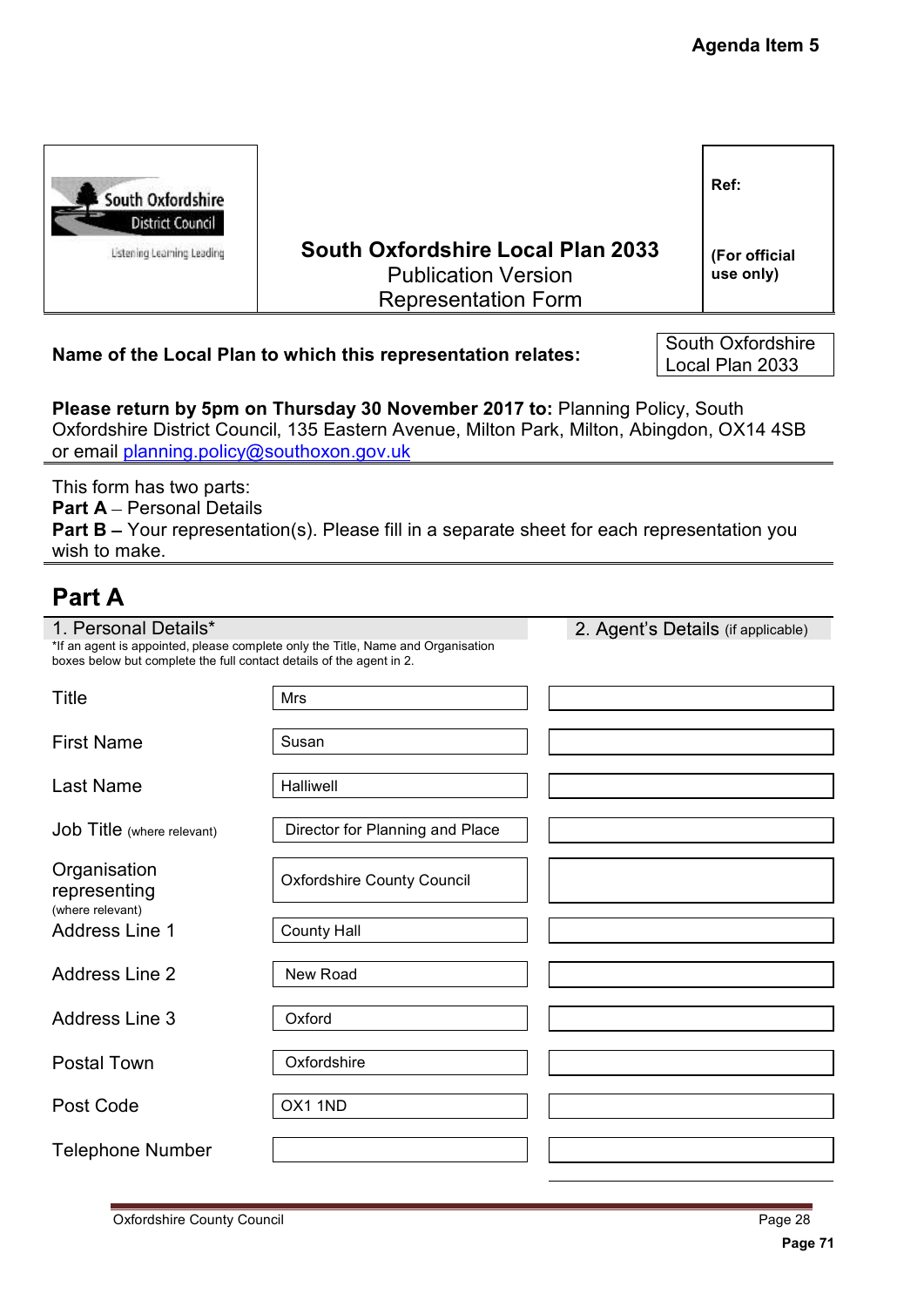## Part B - Please use a separate sheet for each representation

## Please see attached

|                                                                                                                                                                                                                                                                                                                                                                                                                                                                                                                                                           |                                 | <b>Agenda Item 5</b> |
|-----------------------------------------------------------------------------------------------------------------------------------------------------------------------------------------------------------------------------------------------------------------------------------------------------------------------------------------------------------------------------------------------------------------------------------------------------------------------------------------------------------------------------------------------------------|---------------------------------|----------------------|
| <b>Email Address</b>                                                                                                                                                                                                                                                                                                                                                                                                                                                                                                                                      | southandvale@oxfordshire.gov.uk |                      |
| Sharing your details: please see page 3                                                                                                                                                                                                                                                                                                                                                                                                                                                                                                                   |                                 |                      |
| Part B - Please use a separate sheet for each representation                                                                                                                                                                                                                                                                                                                                                                                                                                                                                              |                                 |                      |
| Name or organisation: Oxfordshire County Council                                                                                                                                                                                                                                                                                                                                                                                                                                                                                                          |                                 |                      |
| 3. To which part of the Local Plan does this representation relate?                                                                                                                                                                                                                                                                                                                                                                                                                                                                                       |                                 |                      |
| Please see attached                                                                                                                                                                                                                                                                                                                                                                                                                                                                                                                                       |                                 |                      |
| 4. Do you consider the Local Plan is: (Please tick as appropriate)                                                                                                                                                                                                                                                                                                                                                                                                                                                                                        |                                 |                      |
| 4. (1) Legally compliant                                                                                                                                                                                                                                                                                                                                                                                                                                                                                                                                  |                                 |                      |
| 4. (2) Sound                                                                                                                                                                                                                                                                                                                                                                                                                                                                                                                                              |                                 | No                   |
| 4. (3) Complies with the Duty to Cooperate                                                                                                                                                                                                                                                                                                                                                                                                                                                                                                                |                                 |                      |
| 5. Please provide details of why you consider the Local Plan is not legally compliant<br>or is unsound or fails to comply with the Duty to Cooperate. Please be as precise as<br>possible. If you wish to support the legal compliance or soundness of the Local Plan<br>or its compliance with the Duty to Cooperate, please also use this box to set out your<br>comments.                                                                                                                                                                              |                                 |                      |
| Please see attached                                                                                                                                                                                                                                                                                                                                                                                                                                                                                                                                       |                                 |                      |
| 6. Please set out what modification(s) you consider necessary to make the Local<br>Plan legally compliant or sound, having regard to the matter you have identified at 5<br>above. (NB Please note that any non-compliance with the Duty to Cooperate is<br>incapable of modification at examination). You will need to say why this modification<br>will make the Local Plan legally compliant or sound. It will be helpful if you are able<br>to put forward your suggested revised wording of any policy or text. Please be as<br>precise as possible. |                                 |                      |
| <b>Oxfordshire County Council</b>                                                                                                                                                                                                                                                                                                                                                                                                                                                                                                                         |                                 | Page 29              |
|                                                                                                                                                                                                                                                                                                                                                                                                                                                                                                                                                           |                                 | Page 72              |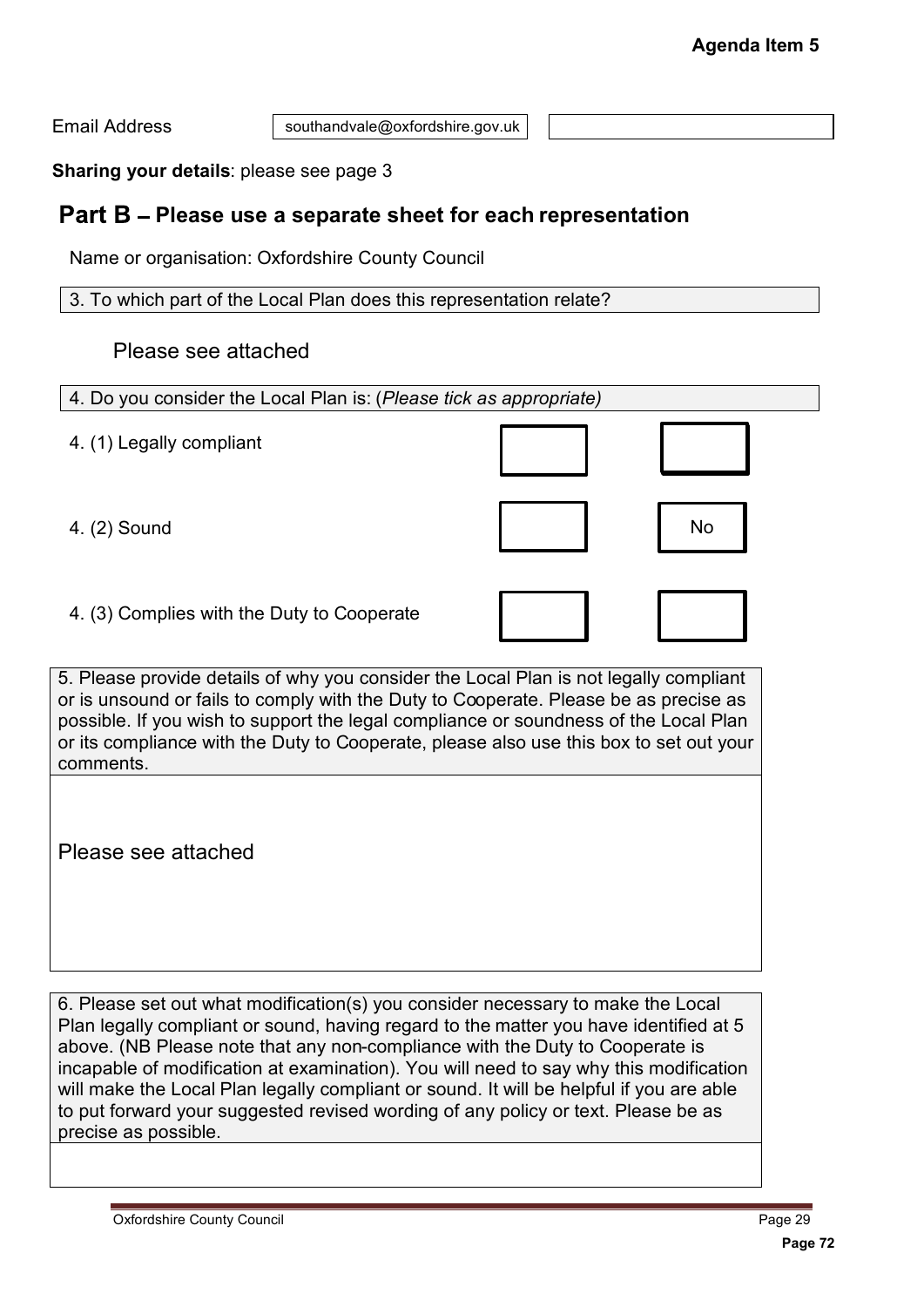Please see attached

**Please note** your representation should cover succinctly all the information, evidence and supporting information necessary to support/justify the representation and the suggested modification, as there will not normally be a subsequent opportunity to make further representations based on the original representation at publication stage. **After this stage, further submissions will be only at the request of the Inspector, based on the matters and issues he/she identifies for examination. Agenda Item 5**<br>
Pyidence and<br>
Pagested<br>
further<br> **spector,**<br>
any to<br>
why<br>
why<br>
why<br> **Pagester and<br>
Page 30**<br>
Page 30<br>
Page 73<br>
Page 73<br>
Page 30<br>
Page 73

7. If your representation is seeking a modification, do you consider it necessary to participate at the oral part of the examination?

| X |  |
|---|--|
|   |  |

**Yes**, I wish to participate at the oral examination

| 8. If you wish to participate at the oral part of the examination, please outline why |  |
|---------------------------------------------------------------------------------------|--|
| you consider this to be necessary:                                                    |  |

*As the County Council for Oxfordshire, we should attend to explain our comments and help the Inspector address any queries in respect of issues the County has responsibility for.*

*Please note the Inspector will determine the most appropriate procedure to hear those who have indicated that they wish to participate at the oral part of the examination.*

Signature: Sue Halliwell **Date:** 1 30/11/17

#### **Sharing your personal details**

Please be aware that, due to the process of having an Independent Examination, a name and means of contact is required for your representation to be considered. Respondent details and representations will be forwarded to the Inspector carrying out the examination of the Local Plan after the Publicity Period has ended. This data will be managed by a Programme Officer who acts as the point of contact between the council and the Inspector and respondents and the Inspector.